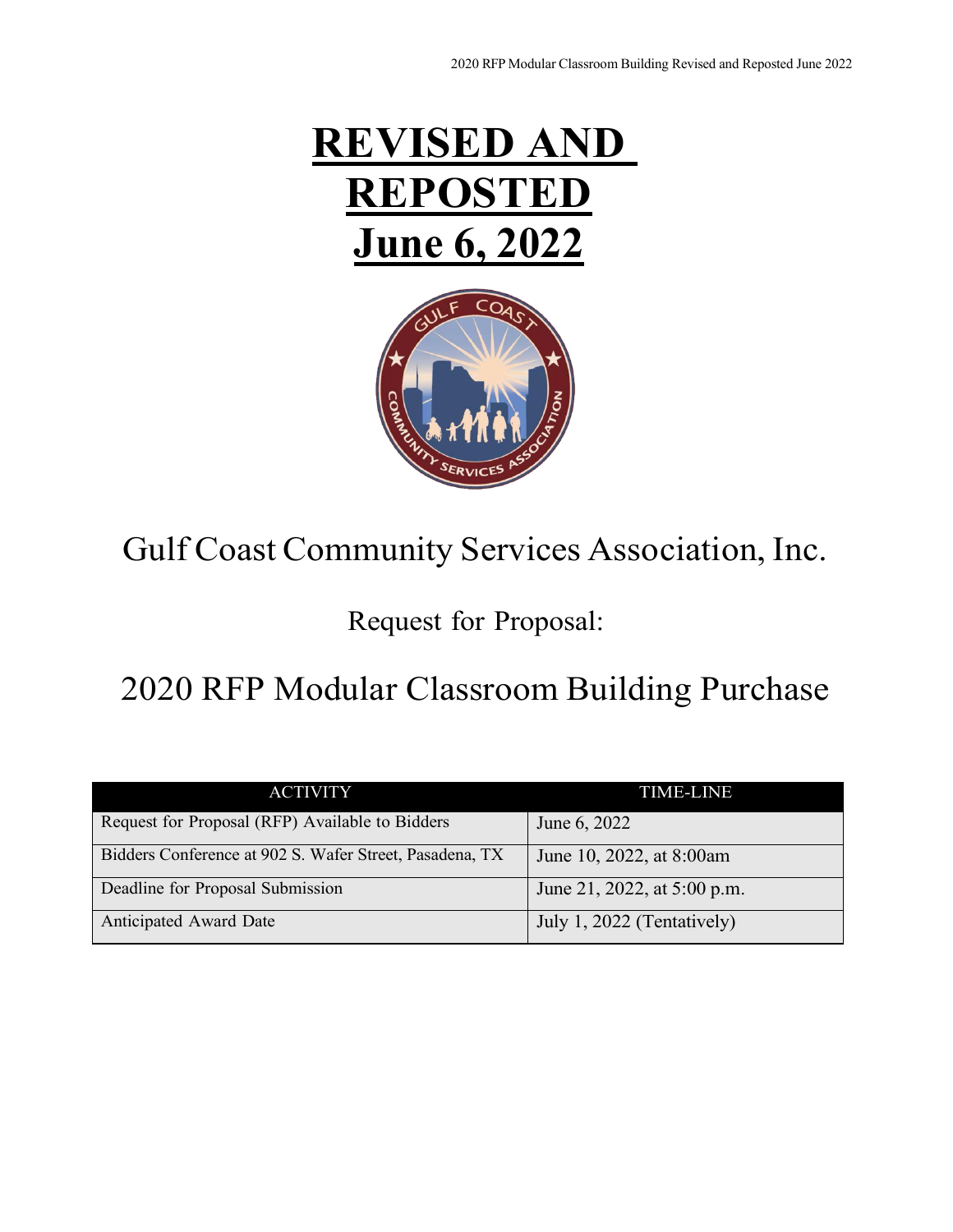# TABLE OF CONTENTS

| 1. Legal Classified Notice                                         | 3  |
|--------------------------------------------------------------------|----|
| 2. Background of Gulf Coast Community Services Association (GCCSA) | 3  |
| 3. RFP Timeline                                                    | 3  |
| 4. Performance Period                                              | 3  |
| 5. Contact Information                                             | 4  |
| 6. RFP Submittal Requirements                                      | 4  |
| 7. Scope of Work/Technical Requirements                            | 4  |
| 8. Proposal Requirements                                           | 6  |
| 9. Proposal Evaluation and Selection                               | 7  |
| 10. Standard Terms and Conditions                                  | 12 |
| 11. Form I - Proposal Cover Statement                              | 21 |
| 12. Form II – Conflict of Interest                                 | 22 |
| 13. Form III – Drug-Free Workplace                                 | 23 |
| 14. Form IV – Notice of Intent to Bid                              | 24 |
| 15. Form V - Assumed Expenses and No Claim Acknowledgement         | 25 |
| 16. Form VI - Certification and Disclosure                         | 26 |
| 17. Form VII- Certification Regarding Debarment and Suspension     | 27 |
| 18. Form VIII – Certification Regarding Federal Lobbying           | 28 |
| 19. Form $IX - References$                                         | 29 |
| 20. Form X - Voluntary In-Kind                                     | 30 |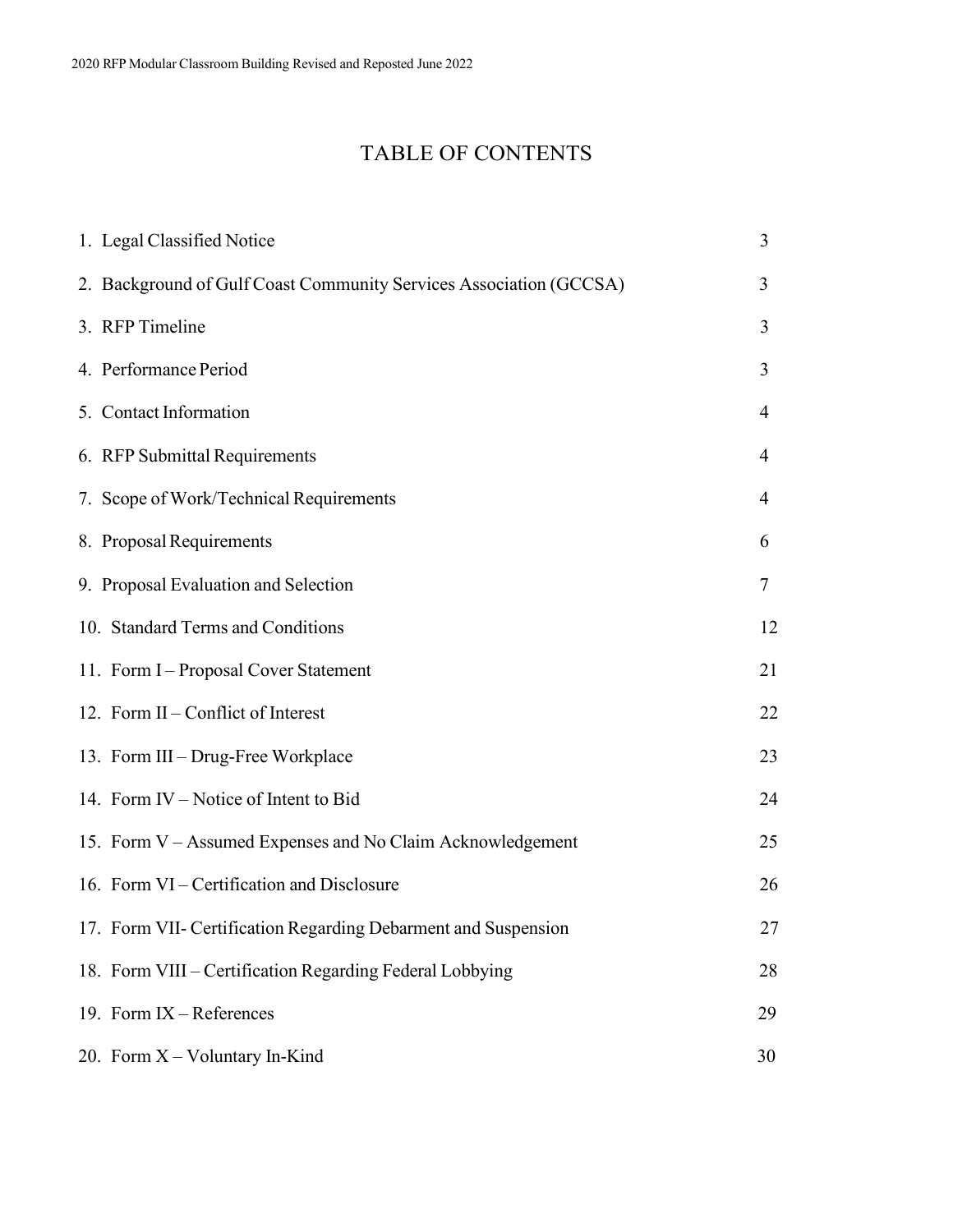#### <span id="page-2-0"></span>1. Legal Classified Notice

Gulf Coast Community Services Association, Inc. (GCCSA), is seeking proposals from qualified vendors to provide: two Modular Classroom Buildings for Purchase and installation. Proposals can be downloaded from the agency's website at [www.gccsa.org.](http://www.gccsa.org/) The proposal submission deadline is 5:00 p.m. June 21, 2022. This project is funded by the Dept of Health and Human Services.

GCCSA encourages Small Businesses, Minority-Owned Businesses and Women's Business Enterprises to apply.

2. Background of Gulf Coast Community Services Association

Established in 1964, Gulf Coast Community Services Association, Inc. (GCCSA) is a private, nonprofit organization that engages partners and forges strategic alliances to educate, equip and empower individuals and families in their pursuit of economic independence. As Texas' largest Community Action Agency, GCCSA provides a diversity of programming and resources. GCCSA operates a high-quality Head Start and Early Head Start Program, Emergency Assistance (i.e., Rental/Mortgage, Utility and Transportation), Food Pantry, and a Community Learning Center that offers Vocational Training & Scholarship Opportunities and Adult Education & Literacy (i.e., GED, ABE and Computer Literacy). During its rich 50-plus year history, GCCSA has been honored to provide services to hundreds of thousands of under-served and un-served individuals and families in the Houston – Harris County area.

#### <span id="page-2-1"></span>3. RFP Timeline

Revised Request for Proposal (RFP) Available to Vendors June 6, 2022 Bidder's Conference June 10, 2022, at 8:00 a.m. Deadline for Proposal Submission June 21, 2022, at 5:00 p.m. Anticipated Award Date July 1, 2022 (Tentative)

**Bidder's Conference.** GCCSA will conduct a bidder's conference on **Friday, June 10, 2022, at 8:00am. at 902 South Wafer Street, Pasadena, TX 77506**. The bidder's conference will allow potential vendors an opportunity to ask questions and receive information relating to the RFP.

Presentation. GCCSA shall have the right to invite qualified candidates to appear before the Board and/or Evaluation Committee to present its proposal.

Due Date: Proposals must be received by GCCSA no later than 5:00 p.m. on June 21, 2022 . Proposals received after the deadline will not be accepted. Vendors who submit late proposals shall be sent a letter notifying them that their proposal was late and could not be considered for award.

Proposals will be received at:

| Mailing/Delivery address: | Gulf Coast Community Services Association, Inc. |
|---------------------------|-------------------------------------------------|
|                           | Attention: Procurement                          |
|                           | 9320 Kirby Drive                                |
|                           | Houston, TX 77054                               |

Award Date. GCCSA will tentatively announce the selected vendor on July 1, 2022. Bidders will receive written notice as to whether their proposal was accepted.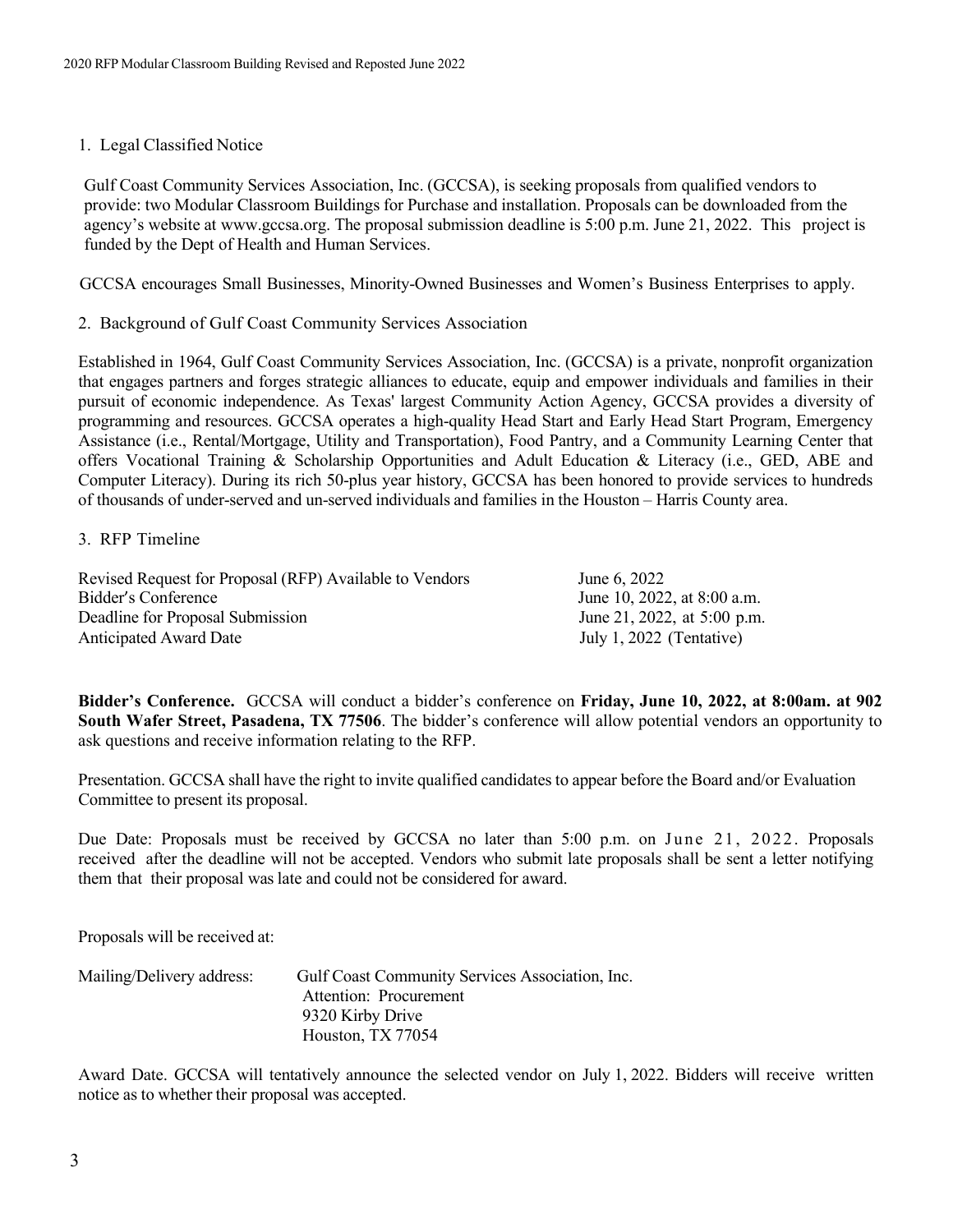### <span id="page-3-0"></span>4. Performance Period

GCCSA will negotiate a contract with the successful bidder.

### <span id="page-3-1"></span>5. Contact Information

All communications regarding this RFP must be coordinated through the office of:

Ms. Becky Freeman, Procurement Specialist Gulf Coast Community Services Association 9320 Kirby Drive Houston, TX 77054 Fax: (866) 393-0753 [procurement@gccsa.org](mailto:procurement@gccsa.org)

## <span id="page-3-2"></span>6. RFP Submittal Requirements

a. Proposals must be submitted in a complete package containing all required supporting documentation.

b. Proposals must be mailed or hand-carried in a sealed envelope/package to Gulf Coast Community Services Association. Proposals must be clearly marked on the outside with the Vendor's name, and R e v i s e d - Modular Building Purchase. Faxed submissions and postmarks are not acceptable.

c. Each bidder must submit one (1) original proposal with original authorized official signature and 5 (five) complete copies, with attachments included. A PDF copy of the proposal/revision should be emailed to procurement  $(Q)$ gccsa.org no later than 5:00PM CST on the due date of the proposal with attachments included.

d. Pages must be stapled or bonded together, numbered consecutively with each section identified as outlined under Proposal Requirements.

e. All costs incurred in the preparation of the proposal are the responsibility of the bidder and will not be reimbursed by GCCSA.

<span id="page-3-3"></span>7. Scope of Work/Technical Requirements

1. The intent of this solicitation is to obtain competitive bids for the purchase and installation of Modular Classroom Buildings. GCCSA intends to purchase Two (2) 24' x 67' modular classrooms with ADA compliant restrooms in each building, specifications contained herein.

2. All RFP submissions shall include a Schedule of Values for the modular buildings, permitting and transport fees, all site work, flatwork, MEP's, above grade setup, anchor/tie down, vinyl skirting and three (3) year warranty on mechanical equipment. Overall, one-year service warranty on roof, air conditioning and heating units required.

3. The awarded modular classroom buildings must be delivered and installed as indicated on the designated GCCSA site plan:

a. Two (2) 24' x 67' classrooms to be delivered to (GCCSA) Pasadena Head Start location at 902 South Wafer Street, Pasadena, Texas  $77506$  on or about October  $10^{th}$ , 2022. b. Final trim out for both modular buildings must be completed within Three (3) weeks of delivery.

c. Critical Dimensions: Each classroom must have 700 NET SF.  $\omega$  35 SF per student NET,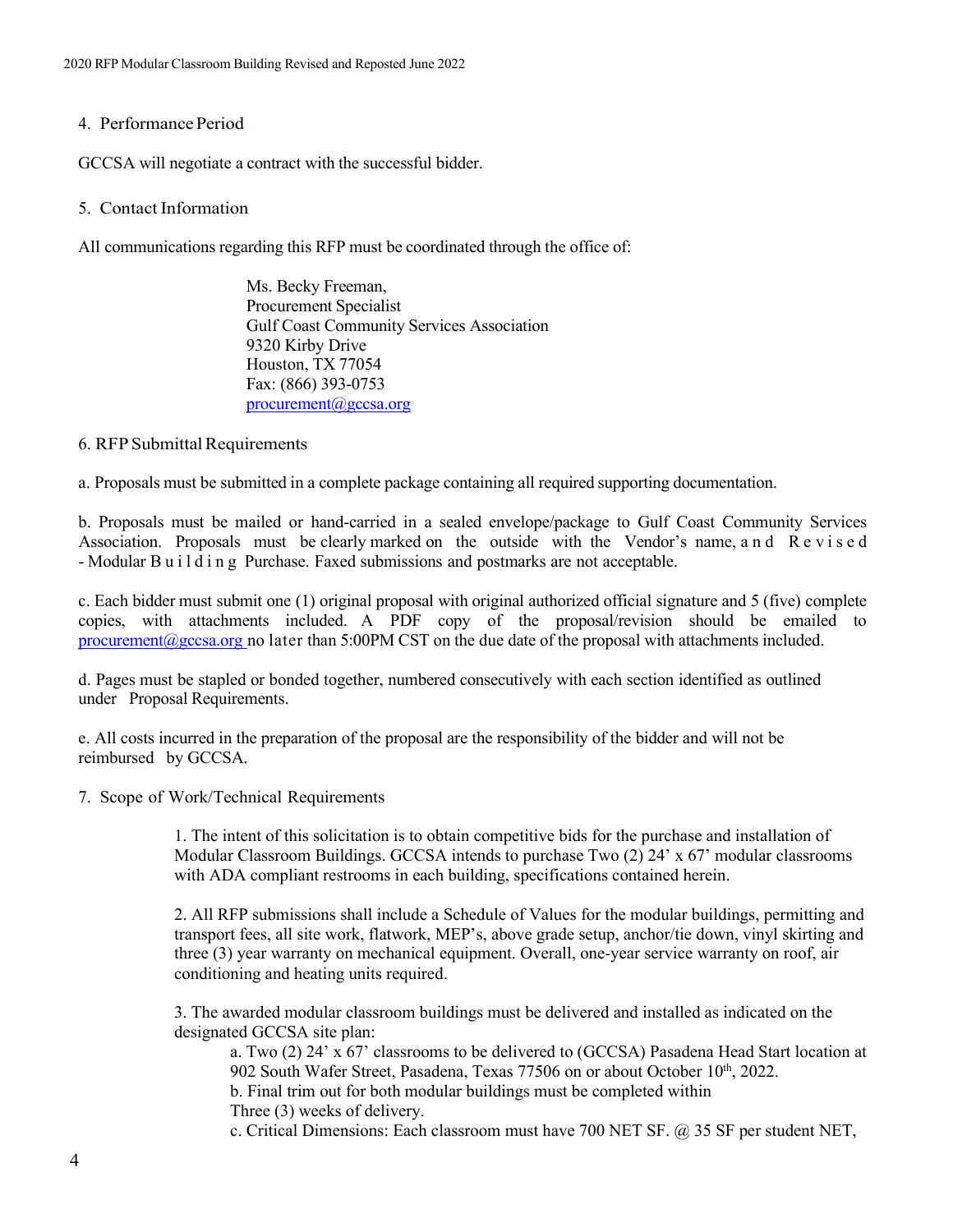excluding all restrooms. Contractor to take into account the interior wall thickness to achieve NET SF.

4. Unless explicitly stated otherwise, all specified equipment and material comprising the work of this Contract, as being provided or furnished or installed, shall imply the inclusion of all components, hardware and accessories, required for complete installation and satisfactory operation as intended by the manufacturer. Wherever the method installation of any material is not explicitly specified, the installation shall be as recommended by manufacturer.

5. The Contractor shall obtain and pay for all permits, fees, licenses and inspections that are required in order to perform the work under this RFP.

6. Within Ten (10) calendar days after the Award of Contract, the Contractor shall prepare and submit to the Architect (Engineer) and/or Project Manager, for approval, a construction schedule showing in detail how the Contractor plans to prosecute the work.

The schedule shall include the work of all trades necessary for construction of the Project, material delivery dates and shall be sufficiently complete and comprehensive to enable progress to be monitored on a day-by-day basis. The information for each activity shall include as a minimum the activity description, duration, start date and completion date.

The Contractor shall take care in the preparation of the schedule to ensure that it represents an accurate and efficient plan for accomplishing the work. If the Project is more than one week ahead of or behind schedule, it must be revised showing how the Contractor plans to complete the work, but in no case shall it show a completion date later than that required by the Contract, unless time extensions have been granted. The current schedule shall be kept posted in the Contractor's project office on site. The Contractor shall be responsible for the coordination of all work necessary and pertaining to the construction whether actually a part of this Contract or attendant thereto.

6. It shall be understood that time is of the essence of the Contract, and the Contractor must prosecute the work diligently and regularly at such a rate of progress as to ensure completion of this Project within, or sooner than, the time specified. The Contractor shall commence the work on the date indicated in the Notice to Proceed, and he agrees to complete all work described by the Contract Documents within, or sooner than, the number of calendar days required in the Contract.

# **DETAILED SPECIFICATIONS**

#### **A. SITE WORK:**

- 1. The Contractor is responsible for all clearing, grubbing, filling backfilling, grading, and associated compaction. Please see Approved Drawings for site work details. In addition to the above, the site shall be uniformly level  $(+/- 3")$ . so, a finished floor to grade elevation of a maximum 36" shall be present at all building entries and at the entry of the step and ramp assembly. The site shall have adequate drainage to provide a positive flow of storm water away from the building. Also, storm water shall not pass under the building from any direction.
- 2. **NOTE:** *The city of Pasadena has issued a new code compliance with regards to site drainage. Please calculate and include the cost for site drainage as specified by the City of Pasadena.*
- 3. Flatwork: Contractor to supply and install new sidewalks as indicated on the construction drawings to consist of 4" compacted RCA, 5" concrete with WWF Reinforcement and 3/8" expansion joints.
- 4. Site Drainage: TBD
- 5. A site safety plan shall be implemented with construction barricades and temp. fencing around the playground and existing campus buildings.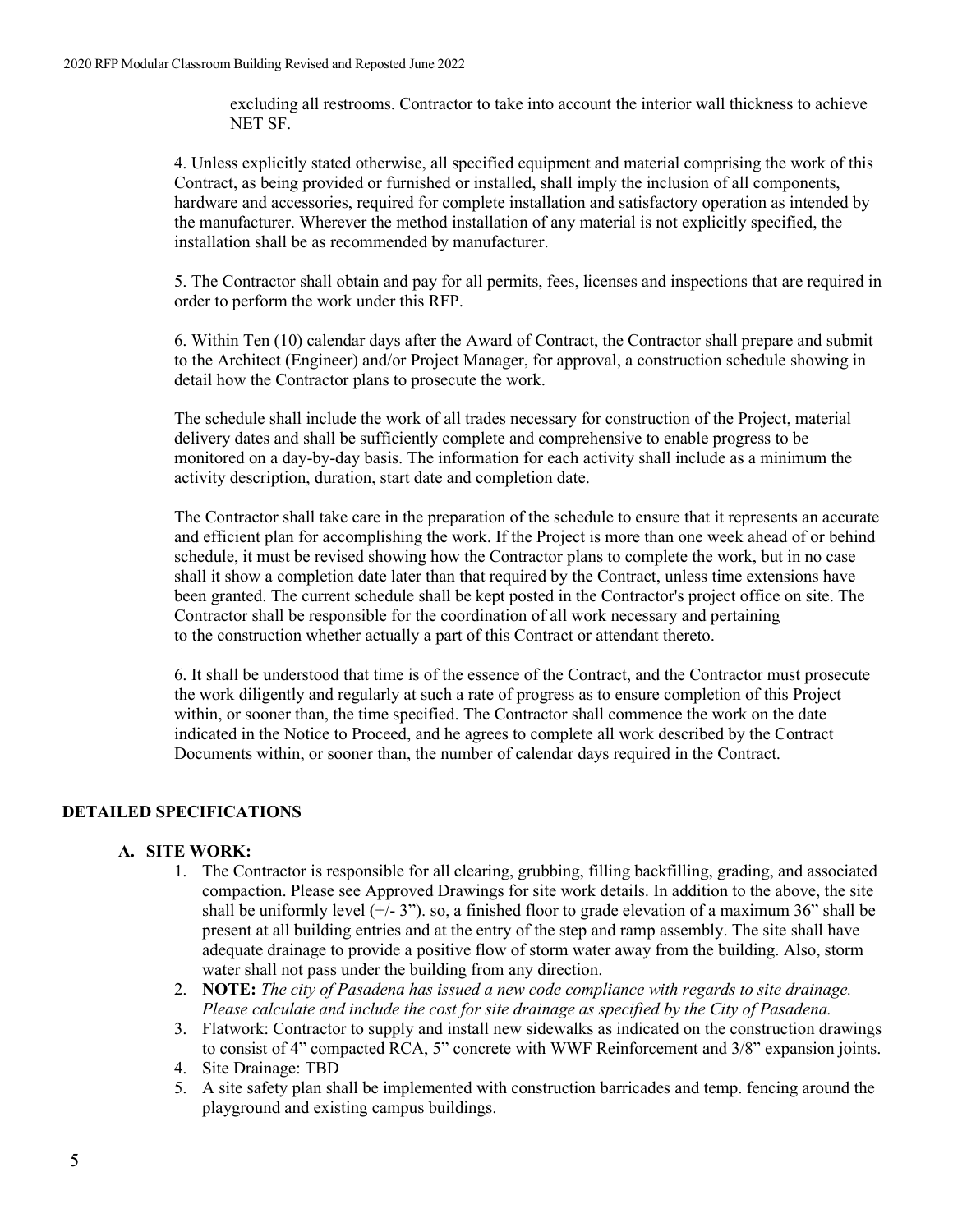# **B. FOUNDATIONS:**

Please see the project drawings for information on the Foundation and Drilled Pier detail for the foundation system.

## **C. EXTERIOR:**

- 1. Steel: Hi-Rib, 29 gauge. Raise steel exterior siding 3" to accommodate vinyl skirting trim kit.
- 2. Sheathing: 7/16" OSB.
- 3. Weather-Resistant Barrier: House wrap.
- 4. Insulation: R-19 exterior wall insulation.
- 5. Skirting, stairs, decks and ADA ramps as illustrated in D10.0 Deck Plan

# **D. FRAME CONSTRUCTION:**

- 1. Perimeter Support: 12" I-beams.
- 2. Detachable hitch and running gear.

# **E. FLOOR CONSTRUCTION:**

- 1. Woven nylon impregnated bottom board.
- 2. Floor Joists: 2" x 8" at 16" O.C. with double perimeter treated wood.
- 3. Floor Decking: ¾" tongue and grooved plywood decking, glued and screwed.
- 4. Insulation: R-30.
- 5. Sealant: Seal mate-lines with "Great Stuff Foam" or equivalent product.
- 6. Joints: All floor joint shall be covered.
- 7. Finish Floor Elevation: Thirty-six inches (36") above finish grade.
- 8. Floor Finishes:
	- a. Classrooms, Closets and Corridors: Armstrong LVT Floor Tile (TBD)
	- b. Restrooms: Armstrong VCT, Standard Excelon Imperial Texture Diamond 10 Tech 12 in. x
	- 12 in. x 1/8 in. (Or Equivalent)
	- c. Wall base: 4" vinyl cove, color: Black

9. Attic Stock: Furnish extra materials that match products installed and that are packaged with protective covering for storage and identified with labels describing contents.

# **F. WALLS AND PARTITIONS:**

- 1. Wall Height: 8'-6" finished at 8' ceiling height.
- 2. Exterior Wall: 2" x 6" studs at 16" O.C.; double top plate; R-21 Kraft wall insulation.
- 3. Interior Wall: 2" x 4" studs at 16" O.C.; R-11 sound batts, all walls.
- 4. Double mate-line walls when required.
- 5. Sheathing: 7/16" OSB sheathing under all gypsum.
- 6. Finish: 5/8" gypsum wall board; FRP wall covering at Restrooms.
- 7. Paint on gypsum: Duron 918 Bone White, Semi-Gloss, or approved comparable product and color.

# **G. ROOF: COMPLY WITH IBC REQUIREMENTS.**

- 1. Truss Type: A Mono
- 2. Truss Spacing: 16" O.C.
- 3. Sheathing: 5/8" exterior plywood sheathing.
- 4. Tyvek Vapor barrier/waterproofing membrane
- 5. Clear Span: No post in clear span.
- 6. .29 gauge Hi-Rib steel.
- 7. R-49 Kraft insulation
- 8. STD overhang on sidewalls

# **H. WINDOWS:**

- 1. Type: Single hung with screens.
- 2. Size: 36" x 48" insulated vinyl.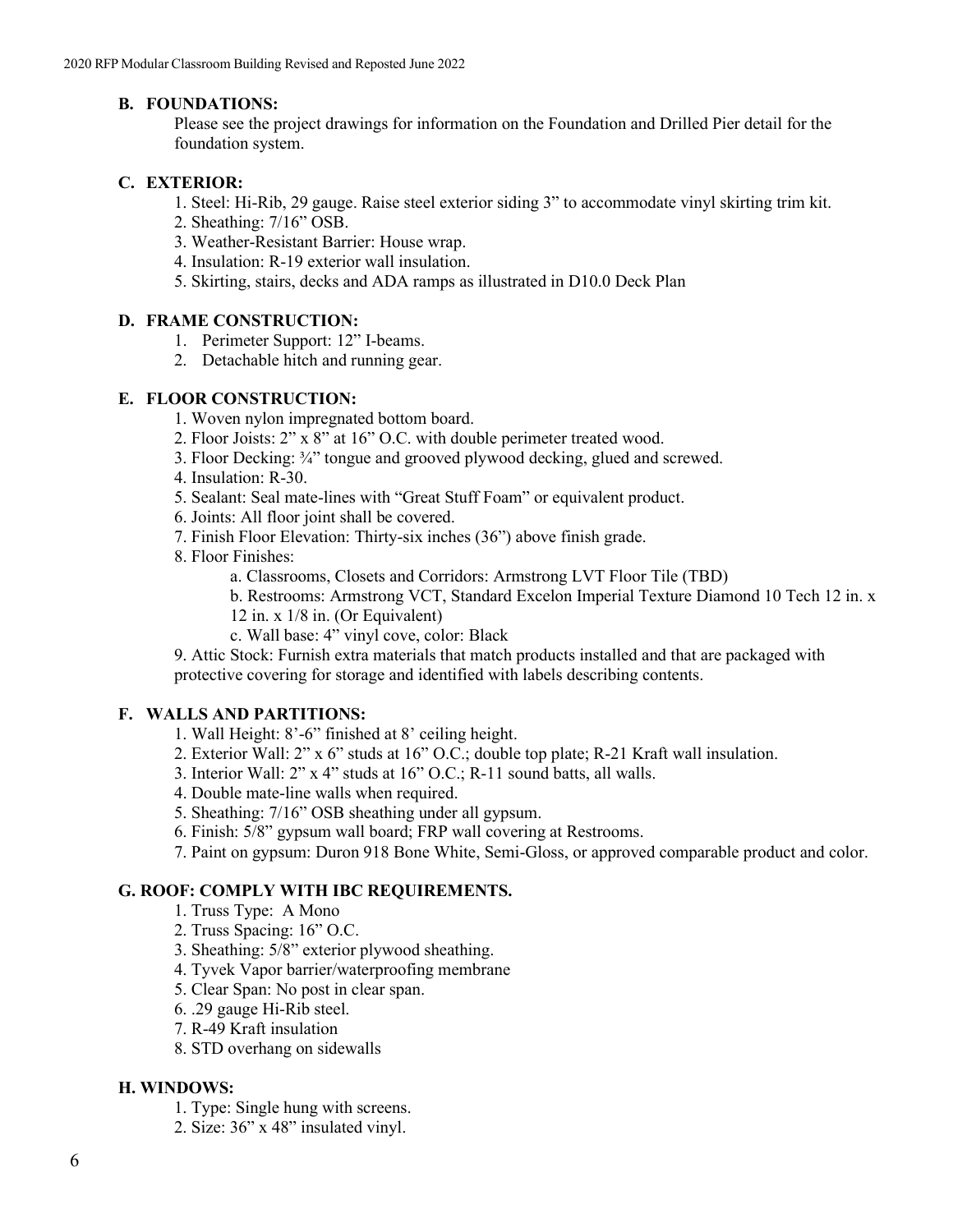- 3. Glazing: Low-E.
- 4. Height: Locate head at 12" below finished ceiling.
- 5. Window Treatments: NOT REQUIRED.

## **I. DOORS AND FRAMES:**

1. Exterior: Hollow Metal Doors and Frames

a. Door Size:  $36$ " x  $80$ " x  $1\frac{3}{4}$  HMD with  $4$ " x  $25$ " window kit w  $1/4$  "wire safety glass..

b. Exterior Door Hardware:

i. Exterior steel doors shall be equipped with a keyed panic bar with exterior lever handle pull, "Tell**"** or equal.

ii. A hydraulic closer with back check feature shall be provided on all exterior steel doors. "Tell" or equal

iii. Door frames shall be 16 Gauge knockdown commercial steel frames

iv. All exterior or steel doors shall be equipped with  $1 \frac{1}{2}$ " pr. Of  $4 \frac{1}{2}$ " x  $4 \frac{1}{2}$ " ball

bearing, non-removable pin butt hinges, full weather strip and threshold

v. The interior and exterior side of the steel doors and frames

shall be painted color as selected by client.

vi. Fire-rated as required.

2. Interior: Pre-finished Oak SCWD Doors and Hollow Metal Frames

a. Door Size: 36" x 80" x 1 ¾ with 4" x 25" glass lite. See plans for handing. Fire-rated as required.

b. Interior Door Hardware:

i. All interior doors shall be set in prefinished 20 ga. commercial steel frames with factory baked enamel finish; "Timely" or equal.

ii. Lockset: Lever handle "Tell" or equal locksets. Classrooms and

storage shall be keyed function. Restrooms shall be passage function.

iii. Hinge: All non-fire rated interior doors shall be equipped with  $1\frac{1}{2}$ " pr,  $4\frac{1}{2}$ " x 4  $\frac{1}{2}$ " mortise hinges.

iv. Wall- mounted door stop.

v. A hydraulic closer with back check feature shall be provide on restroom doors; "Tell" or equal.

# **J. CEILING:**

1. Classrooms and Restroom Ceiling Grid: T-Grid with M/C cavity wiring.

2. Classrooms and Restroom Ceiling Panel: 2x2 Moisture Resistant T-Grid Armstrong

#1810 Fissured High Acoustic or equivalent product or equal.

3. Insulation: R-42 not to be laid on tile.

#### **K. PLUMBING:**

1. Accessibility: Provide ADA compliant Single-User restrooms per drawings.

2. Accessible Fixtures and Accessories: Provide ADA water closet, elongated bowl and grab bars.

- 3. Toilet Accessories: Toilet paper, paper towel and soap dispensers
- 4. Waste Lines: PVC waste lines
- 5. Supply lines: 1/2" Copper pipe
- 6. Water Heater: E-emax Tankless; sized as needed; provide copper supply line.

7. ADA Lavatory: Wall-mounted/ST/ST frame mirror combo with supply cover.

8. Push-Button Lavatory Faucet: Metered Moen Model #8886 or equivalent product.

9. All connections (Inc. Trenching, Piping, Backfill, etc.) to existing sanitary/sewer lines by contractor.

# **L. ELECTRICAL:**

1. Panel Box: 1-100-amp, 120/240 V Three Phase Panel Box per building; 75 Degree lugs, Square D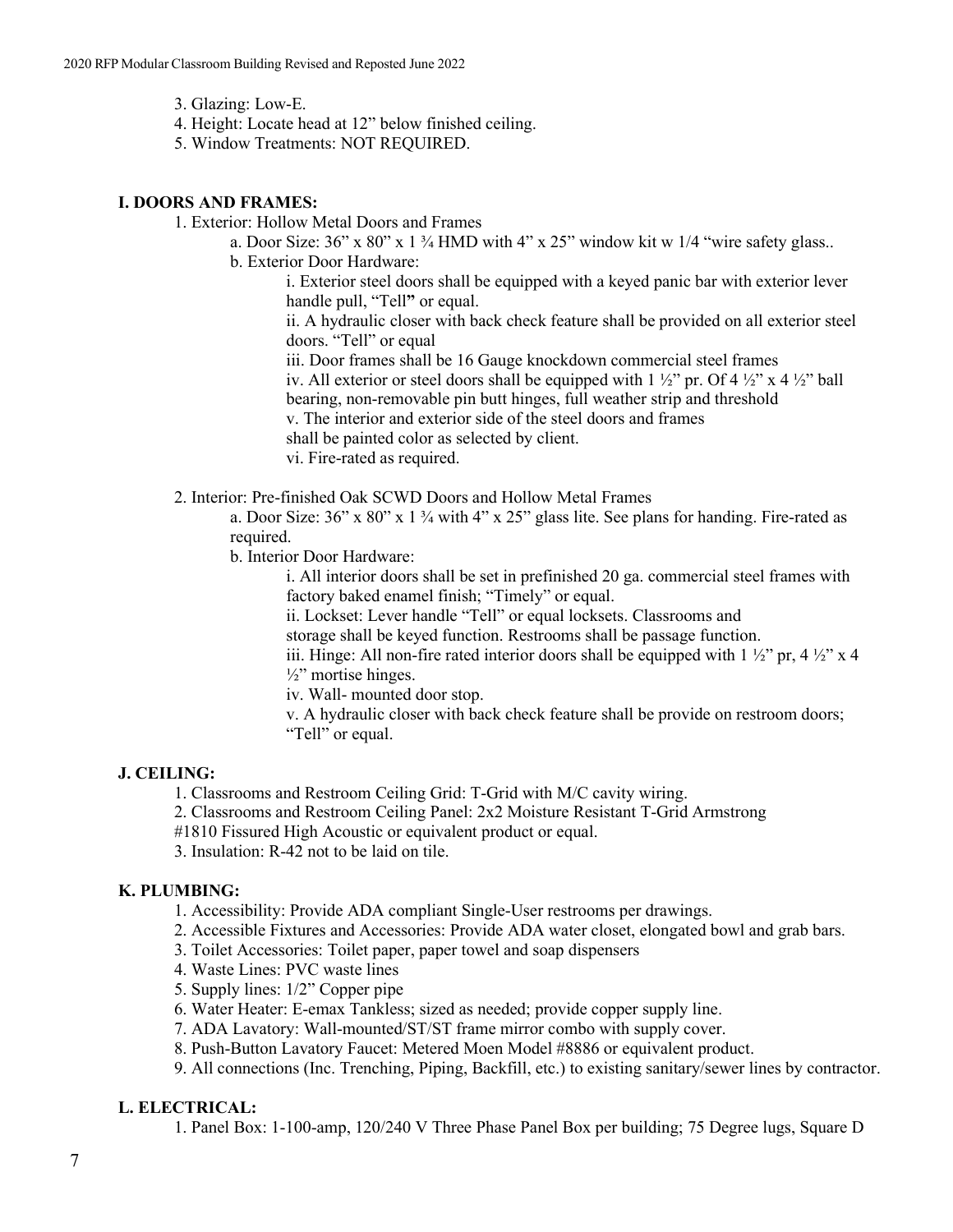with a minimum twenty (20) circuit capacity.

- 2. LED lights, all fixtures.
	- a. Classroom Closet Lights: Surface-mount with LED strips.
	- b. Classroom and Restroom Lights: 2'x4' LED Troffer light fixtures.
- 3. Light Switch: Provide motion occupancy sensor light switch at each door location.
- 4. Wiring: M/C cable throughout.
- 5. Deck and Canopy Lights: Photocell high density vandal proof.
- 6. Receptacles: Standard 110v @ 12' O.C, GFI Protected at interior and exterior.
- 7. Dedicated Receptacles:
	- a. 120/30 Amp circuit for tankless hot water on demand system (x2)
	- b. Heat tape receptacle
- 8. Exterior Doors: 2x4 4x4 J-Box at exterior doors for pulls and horns.
- 9. All Rooms: Emergency light with battery backup to include all Restrooms.
- 10. Emergency light/Exit light combo.
- 11. Exterior remote dual head.
- 12. Vent/Light: 100 CFM bathroom vent/light combo at all single restrooms; exhaust per code.
- 13. Stubs: Stub down all electrical conduits 6" below floor and 6" above finish ceiling and provide pull strings at all conduits.
- 14. Contractor to make all connections to existing power source

# **MECHANICAL HEATING, VENTILATING AND AIR CONDITIONING:**

- 1. HVAC Design: Comply with 2015 ASHREA 62.1. (Min. 3.5-ton unit)
- 2. Zones: Each Classroom shall be zoned with its own HVAC unit and thermostat.

3. Ductwork: Rigid foil faced fiberglass G90 sheet metal duct with 1" wall thickness installed below rafters with insulated circular flex to designated diffusers 24" x 24" White stamped aluminum with adjustable damper.

4. Heat Pumps: Wall hung; sized as needed to comply with code.

5. CRV: Installed.

- 6. Thermostat: Honeywell programmable T-Stat or equivalent product.
- 7. Plenum Wall: For return ducts. Coordinate location with heat pumps.
- 8. Mechanical Units: Units to be Bard Heat "or equal" pumps sized to meet current Texas Code for educational classrooms, with minimum 10 kW back-up heat strips. Submit Bard or equal Unit cut sheet with bid.

# **N. FIRE EXTINGUISHER CABINETS:**

1. Semi-recessed type at locations indicated on drawings. Cabinet size to fit 10 lb. fire extinguisher.

# **O. BUILDING CODE COMPLIANCE:**

1. International Building Code 2012

- 2. International Plumbing Code 2012
- 3. International Mechanical Code 2009
- 4. National Electrical Code 2011
- 5. Texas and Pasadena Building Code
- 6. Texas Industrial Building Code (TDLR)
- 7. ADA Standards 2010

# **NOTES:**

• The building drawing is complimentary for contractors to submit to the manufacturer for pricing. Whereas the manufacture shall issue a final drawing for submittal and approval.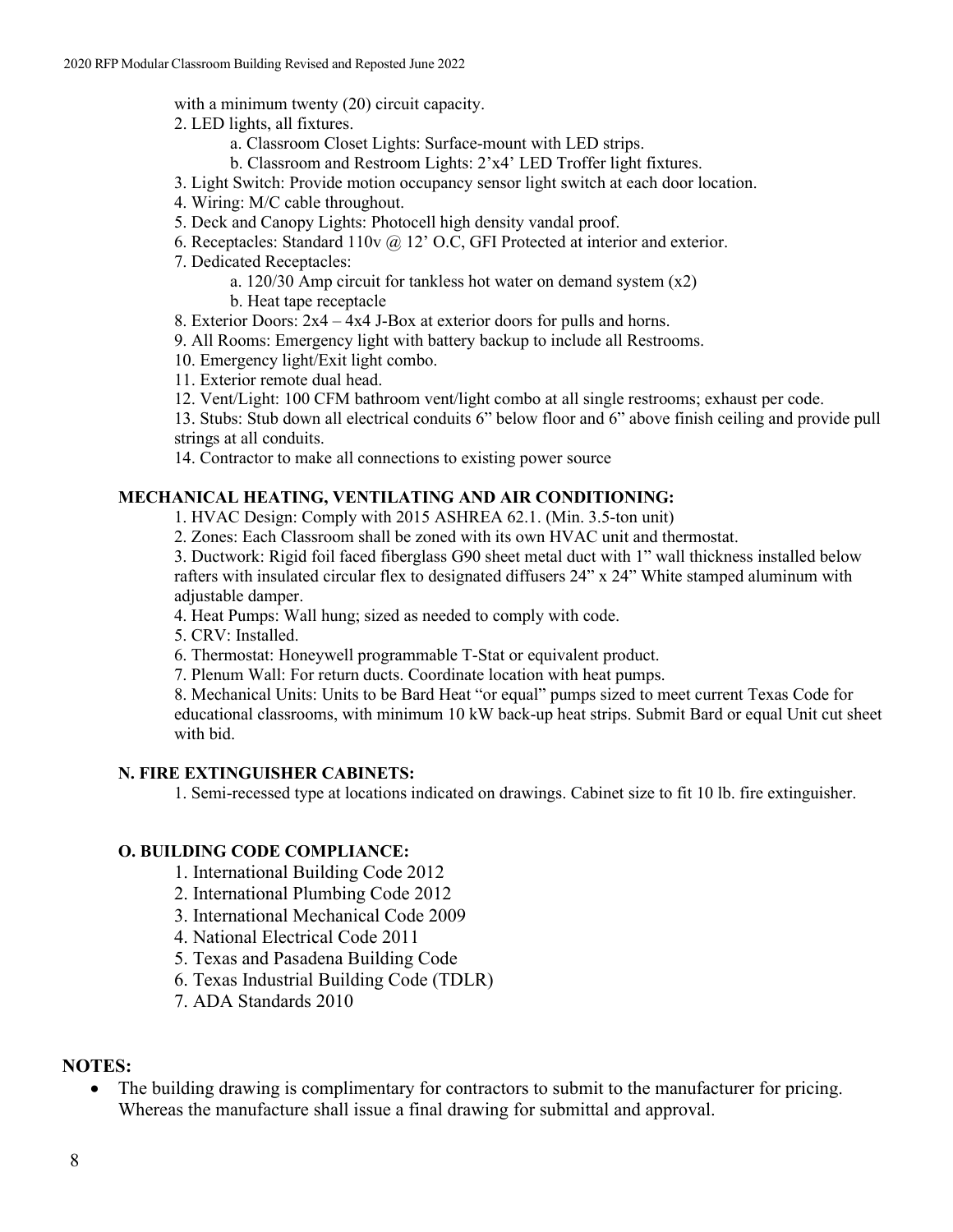- Approved Site Plans will be provided as an attachment to this RFP.
- Contractor will be responsible for maintaining and submitting to GCCSA certified payroll reports on a weekly basis as directed by the Davis Bacon Act.

# **Certified Payroll:**

The awarded General Contractor and its subcontractors shall submit Form WH-347 weekly to GCCSA and has been made available for the convenience of contractors and subcontractors required by their Federally aided construction-type contracts and subcontracts to submit weekly payrolls. Properly filled out, this form will satisfy the requirements of Regulations, Parts 3 and 5 (29 C.F.R., Subtitle A), as to payrolls submitted in connection with contracts subject to the Davis-Bacon and related Acts.

While completion of Form WH-347, is mandatory for covered contractors and subcontractors performing work on Federally financed or assisted construction contracts to respond to the information collection contained in 29 C.F.R. §§ 3.3, 5.5(a).

# **GENERAL NOTES:**

- Contractor is required to visit the site and examine all conditions affecting the project prior to submitting a bid.
- All work noted "N.I.C." or "Not In Contract" is to be performed by a contractor other than the general contractor and is not to be part of the construction agreement. the general contractor shall coordinate with 'other' contractors as required.
- All work shall be guaranteed for one (1) year from the date of substantial completion.
- Manufacturer's materials, equipment, etc. shall be installed for manufacturer's recommendations and instructions, unless noted otherwise.
- The work shall be turned over to the owner in immaculate condition. cleaning includes removal of smudges, marks, stains, fingerprints soil, dirt, paint spots, dust, lint, discolorations, and other foreign materials.
- Verify operational condition of all existing plumbing to remain, repair as required.
- Verify condition of all existing electrical to remain, repair as required
- Field verify all conditions prior to proceed the work, inform owner representative of any discrepancy.
- All construction and installation work shown on these drawings, or reported specifications, shall be in accordance with all building code and ordinances.
- Contractor shall review all plans and specifications to coordinate with existing site and building conditions. any variances and/or discrepancies that arise in the above review are to be reported to the owner representative immediately for resolution.
- Contractor to coordinate with the governing municipal fire department and management for approval of any type of security, locking plans, or device systems to be installed on corridor, entrance and egress doors and a written approval shall be received from the fire department prior to installation.
- Any material or building standard items not to be utilize, that are in good condition shall be taken to building stock area (identified by management personnel) unless instructed otherwise.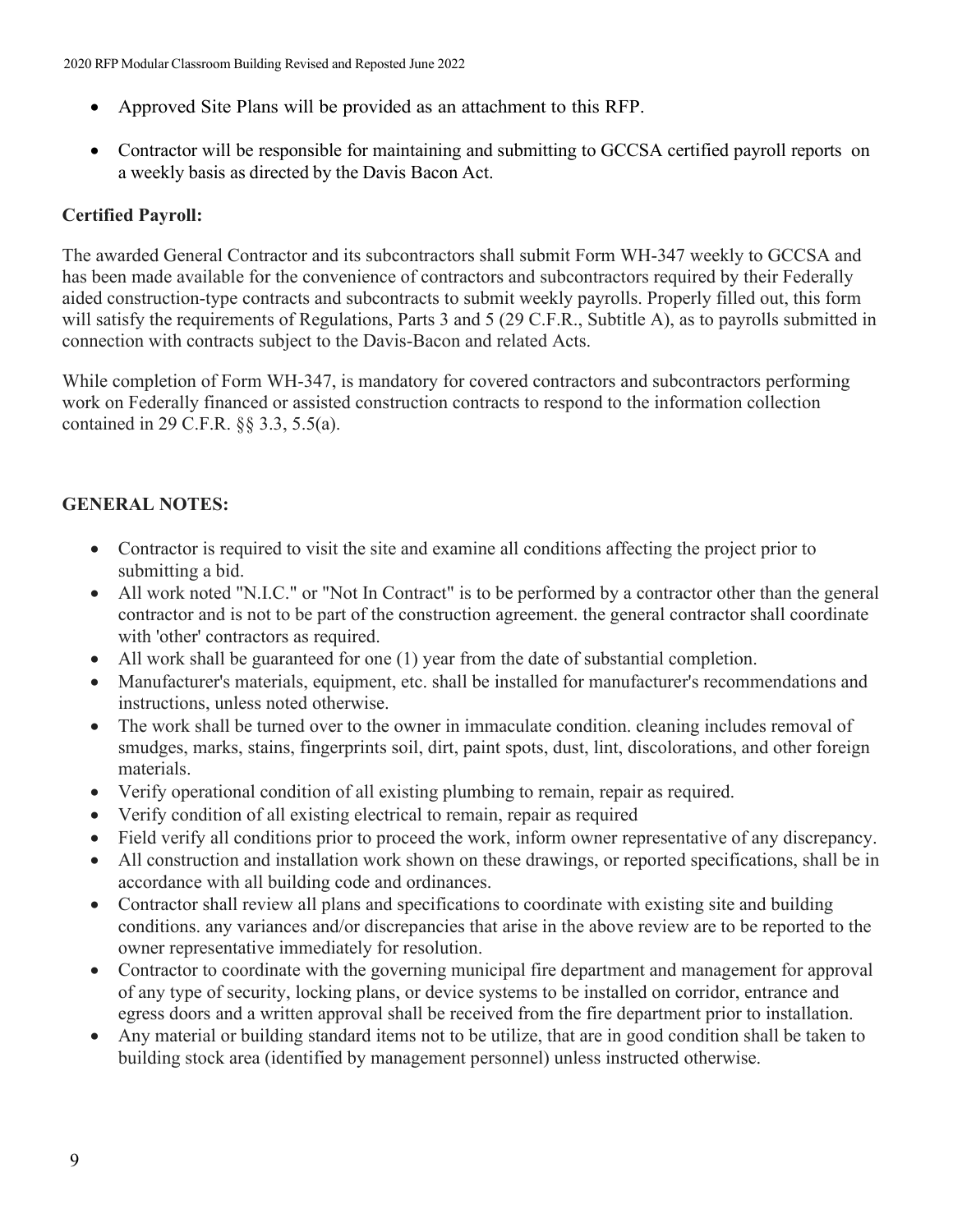\*Include all documentation that demonstrates your proficiency in what is requested above ( Scope o f Work/Technical Requirements).

(Bidder should provide information describing service provided to similar accounts with multiple installations)

- 8. Proposal Components
	- h. Proposal Cover Statement

The Proposal Cover Statement (Form #1) with original signature of the authorized Representative must be attached to the original proposal and must precede the narrative. Copies of the form must also serve as the Proposal Cover Statement for the remaining five (5) proposal copies attached.

i. Table of Contents

Include a Table of Contents.

#### j. Organization'sNarrative

State your organization's mission, vision and its overall operation including company structure, company location(s), and type of services provided, geographic information and years in operation. Provide a list of your Houston office locations. If office locations are not local, describe how your firm intends to provide responsive and quality services to GCCSA.

Give a brief history and description of your organization and the business in which you are engaged. (When was your organization founded? How long have you been in the current business? Who are your customers? How is your organization governed and managed?

List any accreditation and/or affiliation your organization may have with local, state, or national oversight organizations.

Describe the experience of your staff in delivering your service, including their credentials.

Tell us anything else you would like us to know about your organization that is relevant to your proposal. (No more than 2 pages, maximum for the organizational narrative.)

k. Bidder's Experience

Describe your company's current or past experience in Modular Buildings, including years in operation and experience. Identify the Project Manager and other key personnel who will be administering the contracted services. Provide three professional references. (Form IX)

l. Cost/Fee Information

Detail the total costs and fees for providing the goods/services as well as training and technical assistance (if applicable) on the utilization of the service as outlined in the Scope of Work.

The Federal guidelines mandate that each Head Start program pay 20% of the total cost to operate the program. For example, the Federal Government pays 80 % of the funding and expects our program to account for the other 20 % through in-kind donations from citizens, local businesses, universities, social service agencies and other community agencies. Please indicate in your response whether your firm is able to assist ours in achieving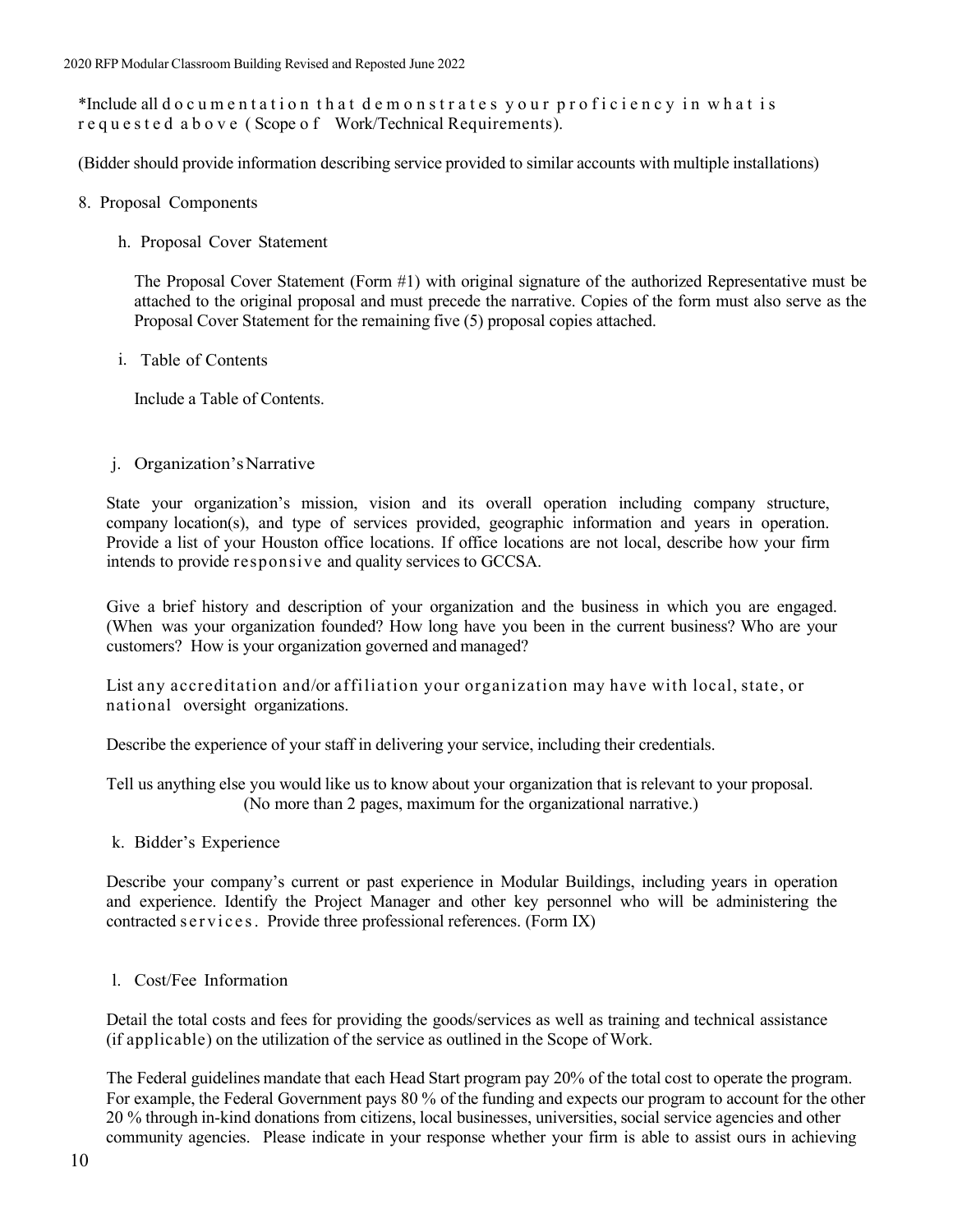this goal. Donations are strictly voluntary and are not considered in the evaluation and awarding of this RFP (Form X).

#### VI. Forms/Attachments

Forms II – IX and all other applicable attachments from the required documents list should be included under this section .

#### 9. Required Documents:

Proposals must include the following required documents signed by the authorized representative where applicable:

Section I Proposal Cover Statement (Form I)

Section II Table of Contents

- Section III Company Narrative
- Section IV Bidder's Experience<br>Section V Bid Proposal details
	- Bid Proposal details with Pricing Information

Section VI

- a. Disclosure of Potential Conflict of Interest (Form II)
- b. Certification Regarding a Drug-Free Workplace (Form III)
- c. Notice of Intent to Bid (Form IV)
- d. Assumed Expenses and No Claim Acknowledgement (Form V)
- e. Certification and Disclosure (Form VI)
- f. Certification Regarding Debarment and Suspension (Form VII)
- g. Certification Regarding Federal Lobbying (Form VIII)
- h. References (Form IX)
- i. Completed W-9
- j. Certificate of Insurance
- k. Supporting documentation for WBE, MBE or HUB if applicable
- Additional items, if available
- l. Fiscal Attachments
- m. Company brochure
- n. Other Attachments\*.
- o. Copies of any applicable licenses
- p. Form X, if applicable
- 10. Attachments included in this RFP packet for reference:
	- a. Pasadena Head Start Center Stamped Drawings
	- b. Form G702-1992- Application for Certificate Payment
	- c. Form G703cw- Cost of Projects
	- d. Geotechnical Engineering Report
	- e. Certified Payroll Reporting Template
	- f. Schedule of Values Template
- 11. Proposal Evaluation and Selection

GCCSA will utilize a Selection Committee to review and evaluate all RFPs submitted. GCCSA will evaluate all proposals according to a set criterion that is scored and then weighted as to importance in the overall evaluation process. Proposals will be evaluated only on information submitted in the proposals. Awards shall be made to the bidder whose bid is responsive to the solicitation and is most advantageous to the recipient in terms of price, quality and other factors considered. Once vendor(s) is selected, GCCSA will initiate negotiations to enter into a contract. If negotiations are unsuccessful, GCCSA will begin negotiations with the next vendor. GCCSA has the right to accept or reject any or all proposals. In the event insufficient or no bids are received, GCCSA may elect to repost the RFP.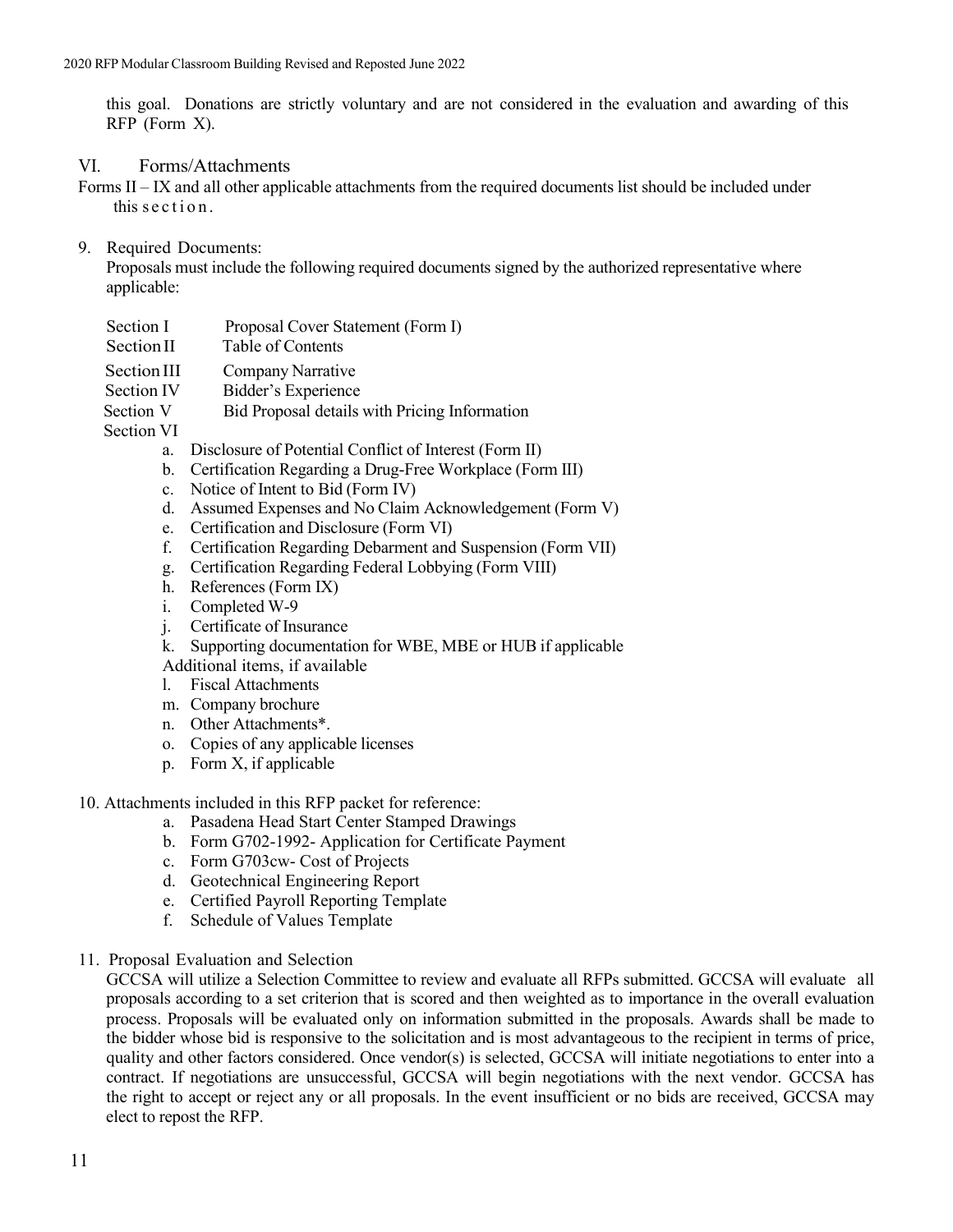# STANDARDTERMSANDCONDITIONS

#### ARTICLE I: GENERAL PROVISIONS

#### Section 1.01 STATEMENT OF NON-COMMITMENT

This RFP is not an offer to enter into an agreement with any Bidder; it is a request to receive Proposals from Bidders interested in providing Goods or Services to GCCSA. GCCSA reserves the right to reject all Proposals, in whole or in part. GCCSA will not have any obligation to a Bidder until it has entered into a Contract with the Bidder on terms and conditions satisfactory to GCCSA. GCCSA entering into negotiations with a Bidder, with respect to any Proposal or otherwise, shall not be deemed to be an acceptance of such Proposal or Contract with the Bidder.

#### Section 1.02 PERFORMANCE PERIOD

Upon GCCSA's acceptance of a Bidder and the selected Bidder accepts GCCSA's terms, GCCSA shall execute a Services Agreement ("Agreement"). The agreement shall be effective for term of one year ("Performance Period").

#### Section 1.03 MINORITY AND WOMEN BUSINESS ENTERPRISE (M/WBE) AND/OR HISTORICALLY UNDERUTILIZED BUSINESS (HUB)

GCCSA supports and encourages M/WBEs and HUBs to submit Proposals for current, existing, and future procurements. As a social service agency, GCCSA is committed to the opportunity of equal access by all segments of our community.

#### Section 1.04 SILENCE OF SPECIFICATIONS

The apparent silence of specifications as to any detail, or the apparent omission of a detailed description concerning any point, shall be regarded as meaning that only the best commercial practice will be acceptable. All interpretations of specifications shall be made on the basis of this statement.

#### Section 1.05 GOVERNING INTERPRETATION

In the event of any conflict of interpretation of any part of this overall document, GCCSA's interpretation shall govern.

#### Section 1.06 COMPLIANCE WITH PUBLIC BID REQUIREMENTS

By submission of a Proposal, the Bidder agrees to be bound by the requirements set forth in this public solicitation. GCCSA, at its sole discretion, may disqualify a Proposal from consideration if GCCSA determines a Proposal is nonresponsive and/or non-compliant, in whole or in part with the requirementsset forth in this public solicitation.

#### Section 1.07 BINDING EFFECT OF PROPOSAL

Each Bidder agrees to and shall be bound by the information and documentation provided with the Proposal unless otherwise agreed in writing and signed by GCCSA's Chief Executive Officer.

#### Section 1.08 RIGHT TO MODIFY, RESCIND OR REVOKE PUBLIC BID

GCCSA reserves the right to modify, rescind, or revoke this RFP, in whole or in part, at any time prior to the date on which the authorized representative of GCCSA executes an Agreement with the selected Bidder.

#### Section 1.09 DEBARMENT AND SUSPENSION

Pursuant to Title 2 CFR Part 200 Uniform Administrative Requirements, Cost Principles and Audit Requirements for FederalGrantstheBiddershall comply with the non-procurement debarment and suspension common rule, "Debarment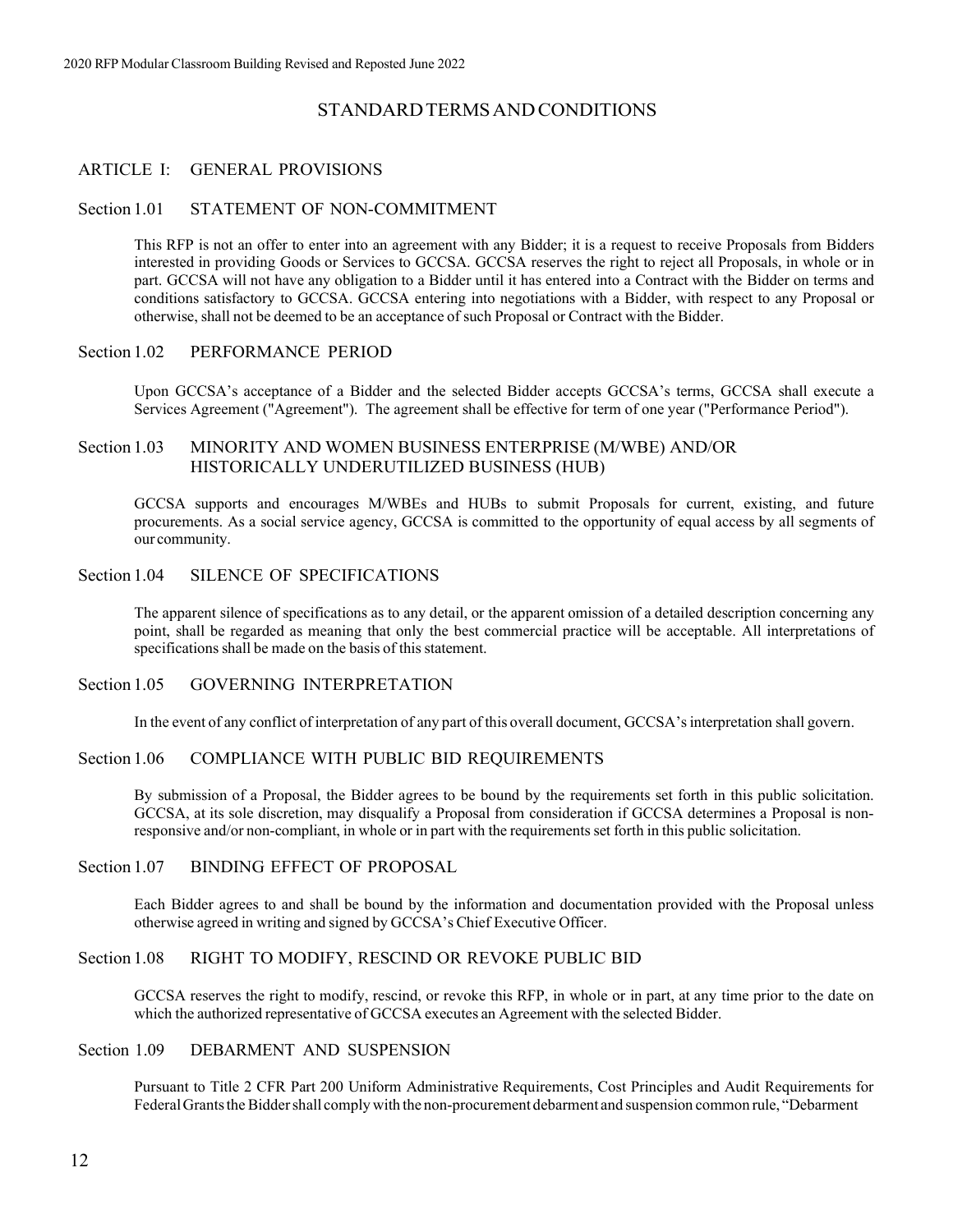and Suspension." This common rule restricts sub-awards and Contracts with certain parties that are debarred, suspended or otherwise excluded from or ineligible for participation in Federal assistance programs or activities.

# ARTICLE II SOLICITATION INSTRUCTIONS

#### Section 2.01 REPRODUCTION

If the Bidder obtains the public solicitation electronically via e-mail or on a computer disk, electronically scans, re-types or in some way reproduces any portion of the RFP in order to prepare a response, the Proposal must be submitted in hard copy according to the instructions contained in the RFP. If, in the Proposal, the Bidder makes any changes whatsoever to GCCSA's published RFP, GCCSA's RFP as published shall govern. Furthermore, if an alteration of any kind to GCCSA's published RFP Scope of Proposal is discovered before or after Contract is executed and is or is not being performed; the Contract is subject to immediate cancellation.

#### Section 2.02 BIDDER CONDUCT

No gratuities of any kind will be accepted including meals, gifts, or tips during this public solicitation process. Violation of these conditions willsubject the Bidder to immediate disqualification from the Proposal process.

#### Section 2.03 PUBLIC DISCLOSURES

No public disclosures or newsreleases pertaining to this RFP shall be made without prior written approval of GCCSA.

#### Section 2.04 USE AND DISCLOSURE OF INFORMATION

If a Proposal includes proprietary data, trade secrets, or information the Bidder wishes to exclude from public disclosure, then the Bidder must specifically label such data, trade secrets, or information as follows: "PRIVILEGED AND CONFIDENTIAL – PROPRIETARY INFORMATION."

To the extent permitted by law, information labeled by the Bidder as proprietary will be used by GCCSA only for purposes related to or arising out of the following:

- 1. Evaluation of Proposals
- 2. Selection of a Bidder Pursuant to the Public Bid process
- 3. Negotiation and execution of an Agreement, if any, with the selected Bidder

#### Section 2.05 OWNERSHIP OF PROPOSALS

All Proposals become the physical property of GCCSA upon receipt.

#### Section 2.06 BRAND NAME

Any catalog, brand name or manufacturer's reference used in the RFP is for descriptive purposes only, unless specifically stated otherwise (not restrictive), and is used to indicate type and quality outcomes. Proposals on brands of a like nature and quality will be considered.

#### Section 2.07 PROPOSAL BOND REQUIREMENT

No bond is required for this RFP.

#### Section 2.08 PERFORMANCE BOND REQUIREMENT

A performance bond isrequired for this RFP. A Performance Bond shall be submitted by Contractor for all as indicated in Article 6. Each bond shall be in the amount of the One Hundred Percent (100%) of contract sum and shall either be in the form supplied by Owner or shall be in such other form as approved by Owner. The bond shall make reference to this Contract and may be drawn against in an appropriate amount as determined by the Owner in its sole discretion, when any damages to the Owner result from the Contractor's services pursuant to this Contract, or Contractor's malfeasance, misfeasance, or breach in the performance hereof. The purpose of the bond is to secure the performance of and the compliance with this Contract by and between the Contractor and Owner; the bond shall not be transferable.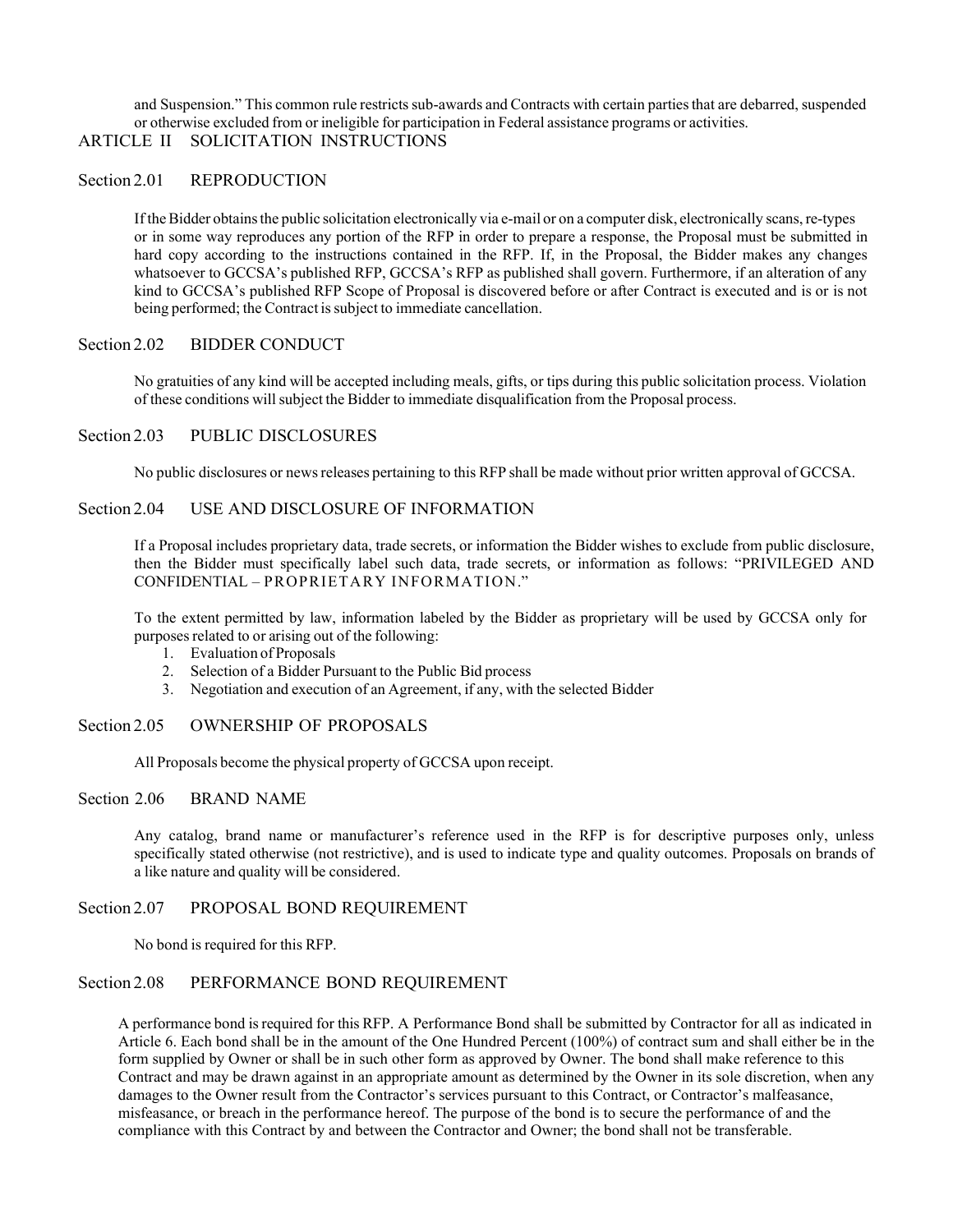#### Section 2.09 TAXES

GCCSA is exempt from local Sales Tax and Federal Tax. Do not include tax in the Proposal. GCCSA's Tax Exemption Certificate will be furnished upon Bidder's written request to GCCSA.

#### Section 2.10 GOVERNING LAW

Bidders shall comply with ALL applicable federal, state and local laws and regulations. Bidder is further advised these requirements shall be fully governed by the laws of the State of Texas.

#### Section 2.11 PATENTS/COPYRIGHTS

The Bidder agrees to protect GCCSA from claims involving infringement of patents or copyrights.

#### Section 2.12 OVERCHARGES

The Bidder hereby assigns to GCCSA any and all claims for overcharges associated with any Agreement resulting from this RFP which arise under the antitrust laws of the United States 15 U.S.C.A. Section 1, et seq. (1973) and which arise under the antitrust laws of the State of Texas, Texas Business and Commercial Code Ann. Sec. 15.01, et seq. (1967).

#### Section 2.13 SUPPLEMENTAL MATERIALS

Bidders are responsible for including all pertinent product information in the Proposal. Literature, brochures, data sheets, specification information, and completed forms requested as part of the Proposal and any other facts, which may affect the evaluation and subsequent Agreement award, should be included.

Materials such as legal documents and contractual agreements, which the Bidder wishes to include as a condition of the Proposal, must also be in the Proposal.

#### Section 2.14 PRICING

Where unit pricing and extended pricing differ, the price that best benefits GCCSA, as determined by GCCSA, will prevail.

#### Section 2.15 QUANTITES

The attention of the Bidder is called to the fact that, unless stated otherwise, the quantities given in the proposal are best estimates and are given as a basis for the comparison of proposals. Quantities ordered may be increased or decreased by GCCSA as deemed necessary during the Agreement period.

#### Section 2.16 **INSPECTIONS**

GCCSA reserves the right to inspect any item(s) or service location(s) for compliance with specifications and requirements and needs of the using department. If a Bidder fails to satisfactorily show an ability to perform, GCCSA can reject the Proposal as inadequate.

#### Section 2.17 BIDDER PRESENTATIONS

Bidders may be invited to GCCSA to present their goods and/or services. GCCSA will establish the format, time, date and location for presentations.

#### ARTICLE III. TERMS AND CONDITIONS

#### Section 3.01 PRICES

Prices and/or rates will remain firm for the term of the Agreement. The pricing policy proposed and submitted must address the following concerns:

- 1. The structure must be clear, accountable and auditable.
- 2. It must cover the full spectrum of services required.
- 3. Costs and compensation must be consistent with the rates established or negotiated as a result of this Public Bid or Purchase Order issued based on this Agreement.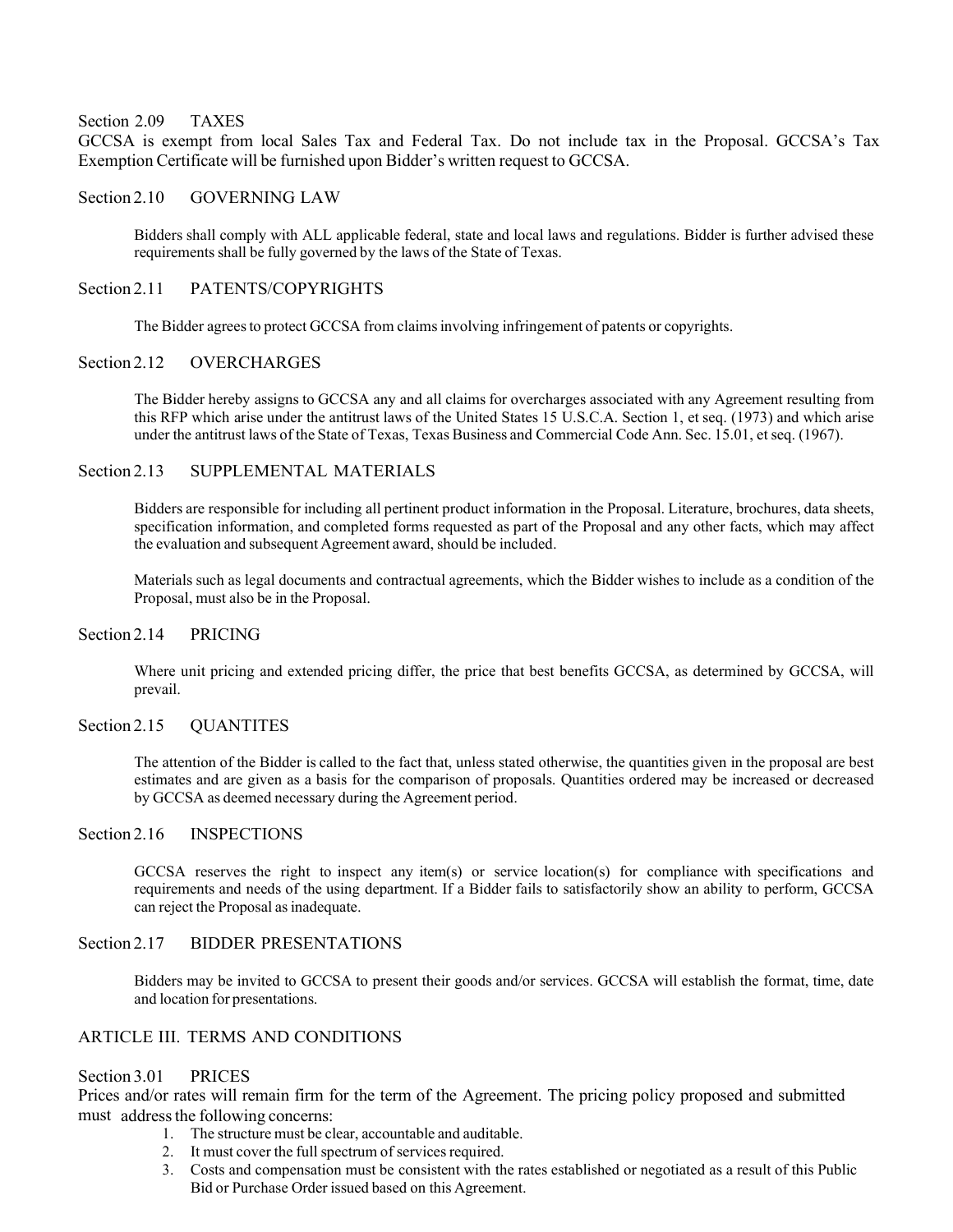#### Section 3.02 FORMAL CONTRACT AND/OR PURCHASE ORDER

No employee of the Contractor isto begin work prior to receipt of a GCCSA Contract executed by GCCSA's CEO.

The contract shall serve as the authorization to proceed with work in accordance with the Contract.

#### Section 3.03 PERSONNEL

The Contractor represents that it has or will secure at its' own expense any and all personnel costs necessary to perform the services required under this Contract.

#### Section 3.04 SHIPPING

F.O.B. destination; freight prepaid.

#### Section 3.05 ATTORNEY'S FEES

If any legal action commences or is necessary to enforce or interpret the terms of this RFP, the prevailing party shall be entitled to reasonable attorney's fees, costs, and necessary disbursements in addition to any other relief to which that party may be entitled.

#### ARTICLE IV. PROPOSAL EVALUATION PROCEDURES

#### Section 4.01 BASIS OF AWARD

The Bidder selected for award will be the Bidder whose Proposal, as presented in response to the RFP and as determined by GCCSA in accordance with the evaluation criteria set forth in this RFP, to be the most advantageous to GCCSA. GCCSA is not bound to accept the lowest bid Proposal.

#### Section 4.02 NEGOTIATION WITH BIDDERS

Bidders submitting proposals may be afforded an opportunity by GCCSA for discussion and revision of Proposals. Revisions may be permitted after submissions of Proposals and prior to award for the purpose of obtaining best and final offers.

GCCSA may conduct negotiations with responsible Bidders who submit Proposals found to be reasonable and likely to be selected for award pursuant to the selection criteria set forth in this RFP. In conducting negotiations, GCCSA will not disclose information derived from Proposals submitted by competing Bidders, except as and if law requires disclosure.

#### Section 4.03 MODIFICATION OF PROPOSALS

All Bidders will be afforded the opportunity to submit best and final Proposals if:

- a) Negotiations with any other Bidder result in a material alteration to the RFP and
- b) Such material alteration has a cost consequence that could alter the Bidders proposed quotations regarding rates for Goods or Services.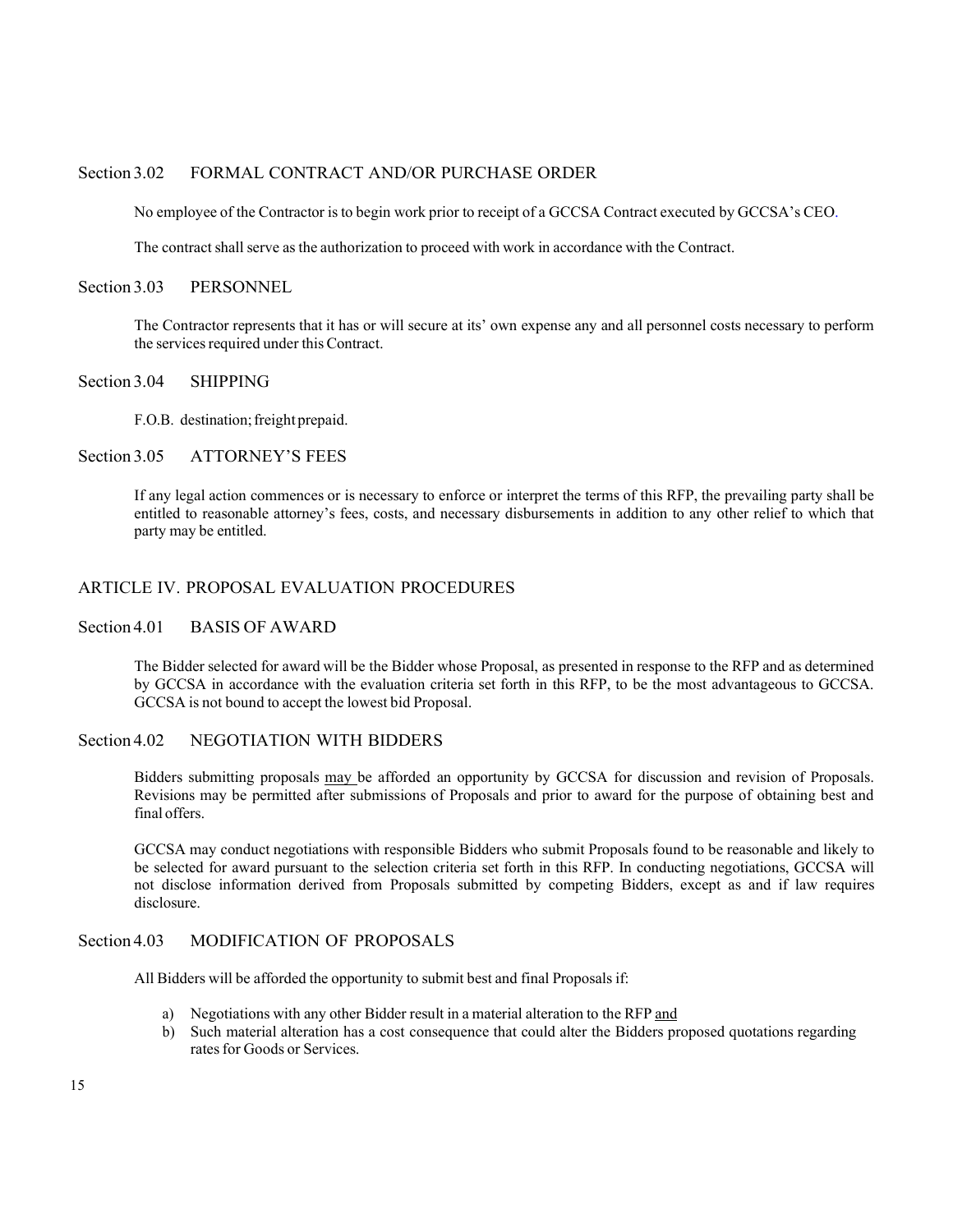#### Section 4.04 EVALUATION OF PROPOSALS

Submission of a Proposal indicates the Bidder's acceptance of the evaluation process set forth in this RFP and the Bidder's acknowledgment that subjective judgments may be made by GCCSA in regard to the evaluation process.

#### Section 4.05 AWARD OF CONTRACT(S)

Award of contract to the successful bidder is non-exclusive. GCCSA reserves the right to award multiple contracts to provide goods and services

#### ARTICLE V. ALTERNATE DISPUTE RESOLUTION

#### Section 5.01 OFFICER TO OFFICER

A Senior Executive of GCCSA and of the Bidder will arrange a prompt meeting, without legal representation, to make an honest effort to resolve the differences.

#### Section 5.02 MEDIATION

If the previous remedy does not resolve the dispute then the parties will enlist the services of a private mediator recognized by the courts of the State of Texasto resolve the differences. The parties may engage legal representation.

#### Section 5.03 ARBITRATION

If a resolution is still unable to be resolved then the matter will be handed over for arbitration in accordance with the commercial arbitration rules of the American Arbitration Association. Costs for Arbitration will be split 50/50 by GCCSA and Bidder.

#### Section 5.04 APPEALS PROCESS

An appeal may occur when a Bidder believes they were treated unfairly in the contract award process. All appeals must be handled in accordance with the following procedural guidelines:

1. Appeals must be submitted in writing within ten (10) working daysfrom receipt of the letter of rejection to:

Chief Executive Officer Gulf CoastCommunity Services Association 9320 Kirby Drive Houston, Texas 77054

- 2. The Bidder must base the appeal upon why they, rather than the Bidder selected for the award, deserve the contract.
- 3. The Bidder shall submit relevant information and any additional documentation requested by GCCSA's Chief Executive Officer to substantiate the basis for the Bidder's appeal.
- 4. Upon receipt of all requested documentation supporting the appeal, GCCSA's Chief Executive Officer will assess the appeal.
- 5. Notification of the action taken by GCCSA's Chief Executive Officer will be mailed to the Bidder.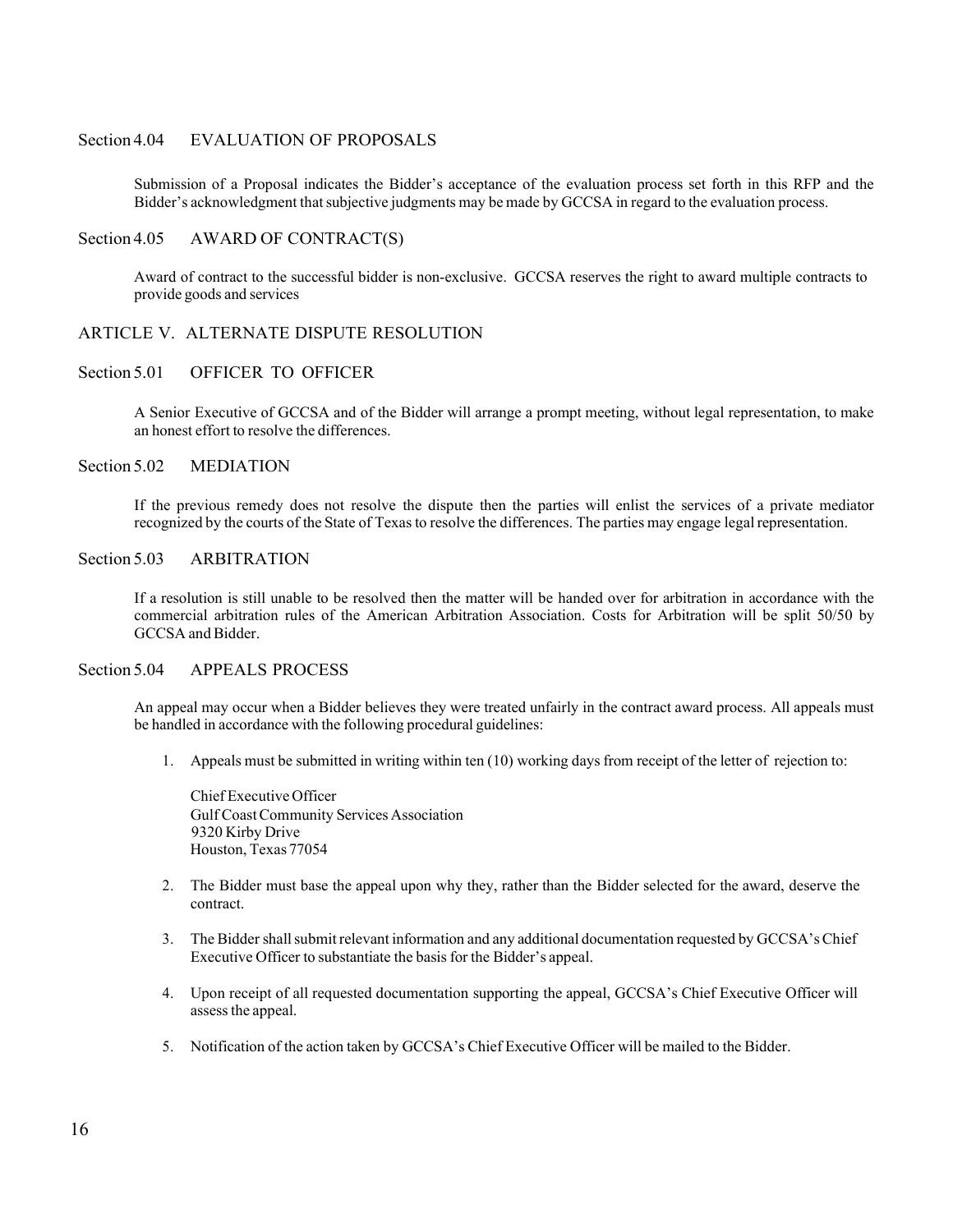## ARTICLE VI. CONTRACT PROVISIONS

Section 6.01 TERMS

The following terms and conditions shall be a binding part of an executed contract:

#### Section 6.02 INVOICES AND PAYMENTS

1. In consideration of the execution and timely performance of the services rendered and/or goods purchased which is herein outlined in the Scope of Work attached hereto as Exhibit A, Agency agrees to compensate Contractor the amount negotiated between the Parties and herein incorporated in the Scope of Work. Any Contract entered into by Contractor that is to be paid from grant funds shall be limited to payment from the grant funding.

2. Contractor shall provide monthly, itemized invoices by the  $10<sup>th</sup>$  of each month indicating the services provided, regular fee and its in-kind contribution. Agency will pay Contractor within thirty (30) business days of receipt with appropriate documentation attached. Any invoice that cannot be verified by the Contract price and/or is otherwise incorrect will be returned to Contractor for correction. Prior to any and all payments made for services provided under this Contract, Contractor shall provide itsIRS Form W-9, Taxpayer Identification Number or socialsecurity number as applicable.

3. Invoices must include the Contractor 's name, address, phone number, e-mail address and contact person. Request for payment shall be addressed to the attention of:

> Gulf CoastCommunity Services Association, Inc Office of Audit, Financial and Human Resources Attn: Accounts Payable 9320 Kirby Drive Houston, TX 77054 or via e-mail to[:](mailto:billing@gccsa.org) [billing@gccsa.org](mailto:billing@gccsa.org)

4. Payments shall be made to Contractor only for services provided to support the Contract purpose where such services are specifically authorized by this Contract. Agency reserves the right to disallow payment for any service billed by Contractor if Agency believesthat such service was not provided to support the Contract purpose or was not authorized by the Contract.

5. GCCSA is exempt from local sales tax and federal tax. GCCSA's tax exemption certificate will be furnished upon Contractor's request.

6. In the event GCCSA is prevented from fulfilling the above payment due to a decrease of funding, it shall promptly notify Contractor and negotiate a reimbursement schedule suitable to both Parties. If grant funding is suspended, terminated or should become unavailable at any time for the continuation of services paid for by the grant, and further funding cannot be obtained for the Contract, then the sole recourse of Agency shall be to terminate any further services under the Contract and the Contract shall be null and void. Upon cancellation of the Contract, GCCSA shall not be responsible for the payment of services rendered after the notice of cancellation.

7. PAYMENTS AND CONTRACT CHANGE ORDERS (CCO): Contractor shall submit all payment requisitions using the provided AIA G702-1992 and G703 CW 2021 form(s) with accompanying continuation sheet for all payment requests and CCO. Each requisition shall be approved by the Ownership and Owner's representative.

#### Section 6.03 IN-KIND

Contractor may provide matching in-kind goods and/or services during the Contract period, at contractor's discretion. This is strictly a voluntary donation. Donations, if any, will not be considered in the awarding of this RFP.

#### Section 6.04 INSURANCE

1. Contractor shall, at all times during the term of this Contract, maintain insurance coverage with not less than the type and requirements shown below. Such insurance is to be provided at the sole cost of Contractor. These requirements do not establish limits of Contractor's liability.

2. All policies of insurance shall waive all rights of subrogation against Agency, its officers, employees and agents. Upon request, certified copies of original insurance policies shall be furnished to Agency. Agency reserves the right to require additional insurance should it be necessary.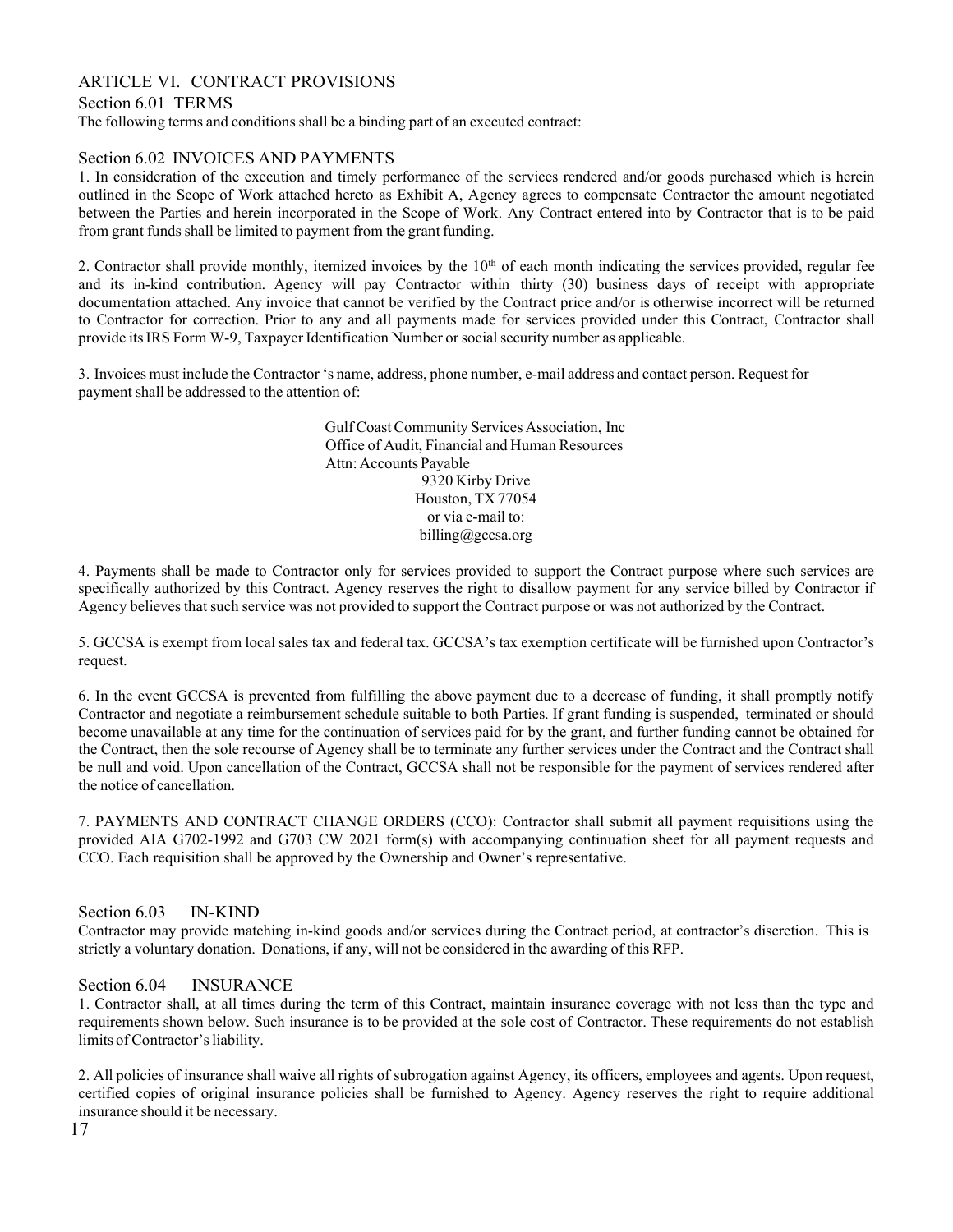3. With the exception of the Worker's compensation Policy, GCCSA shall be an additional named insured on all policies.

4. Each insurance policy shall contain a covenant by the insurance company issuing the policy that the policy will not be modified or cancelled unless thirty (30) days prior written notice of modification or cancellation is given to an authorized representative

of GCCSA. In the event Contractor receives notice of modification or cancellation of any of the policies required under this Contract, then, prior to the effective date of the modification or cancellation of the policy, Contractor shall obtain a policy of

insurance affording the required insurance from an insurance carrier acceptable to GCCSA. If Contractor fails to obtain such an insurance policy, GCCSA may immediately terminate the Contract without further notice to Contractor.

5. Contractorshall provide a Certificate of Insurance evidencing such coverage:

a. Professional Liability. Professional Liability covering employees and omissions. Minimum required for each occurrence is onemillion dollars(\$1,000,000.00).

b. Worker's Compensation. Worker's Compensation covering all individuals who provide services pursuant to the Contract at the statutory limits in effect as of the Effective Date of the Contract and as modified from time to time by the regulatory body or insurance carrier charged with administering Worker'sCompensation for the State of Texas.

c. Employer's Legal Liability. Employer's legal Liability in amounts of not less than one million dollars (\$1,000,000.00) per accident, one million dollars(\$1,000,000.00) for disease (policy limit) and one million (\$1,000,000.00) for disease (per person).

d. Commercial General. Commercial General Liability, including Broad Form Coverage, Contractual Liability, Bodily and Personal Injury, Property Damage and Completed Operations with combined limits of not less than one million dollars \$1,000,000.00 each occurrence and aggregate of two million dollars \$2,000,000.

e. Automobile Liability. Comprehensive Automobile Liability Insurance covering all owned, non-owned and hired vehicles with a combined single limit of not less than one million dollars (\$1,000,000.00).

#### Section 6.05 Indemnification

1. Each Party shall to the extent allowed by law, indemnify, hold harmless and defend the other Party, its officers, directors, employees, agents and the Texas Department of Housing and Community Affairs (TDHCA) from and against any and all liability for injury, disallowed cost, damages, claims, losses, and expenses, including attorney's fees and cost of suit caused by any act or omission of either Party, its employees, volunteers, agents or program participants or anyone for whose acts any of them may be liable, any subcontractor or anyone directly or indirectly employed by them or anyone for whose act any of them may be liable regardless of whether such acts or omissions are caused by the party indemnified hereunder.

2. No provision, term or condition in the contract regarding indemnification obligations shall be construed to limit the application of insurance procured by the contractor in accordance with the requirementsset forth in the contract.

#### Section 6.06 Access to Records and Retention

1. GCCSA, the awarding agencies, the U.S. Comptroller General, or any of their duly authorized representatives, shall have access to any books, documents, papers and records of contractor which are directly pertinent to a specific program for the purpose of making audits, examinations, excerpts and transcriptions.

2. Contractor shall maintain records generated and rendered pursuant under this Contract for a period of at least three (3) years following the end of the Contract term.

Section 6.07 Conflict of Interest

It is the responsibility of Contractor to comply with applicable laws, rules, regulations, ordinances and other legal requirements regarding conflict of interest and nepotism. In that regard, Contractor is required to have in place and at all times follow policies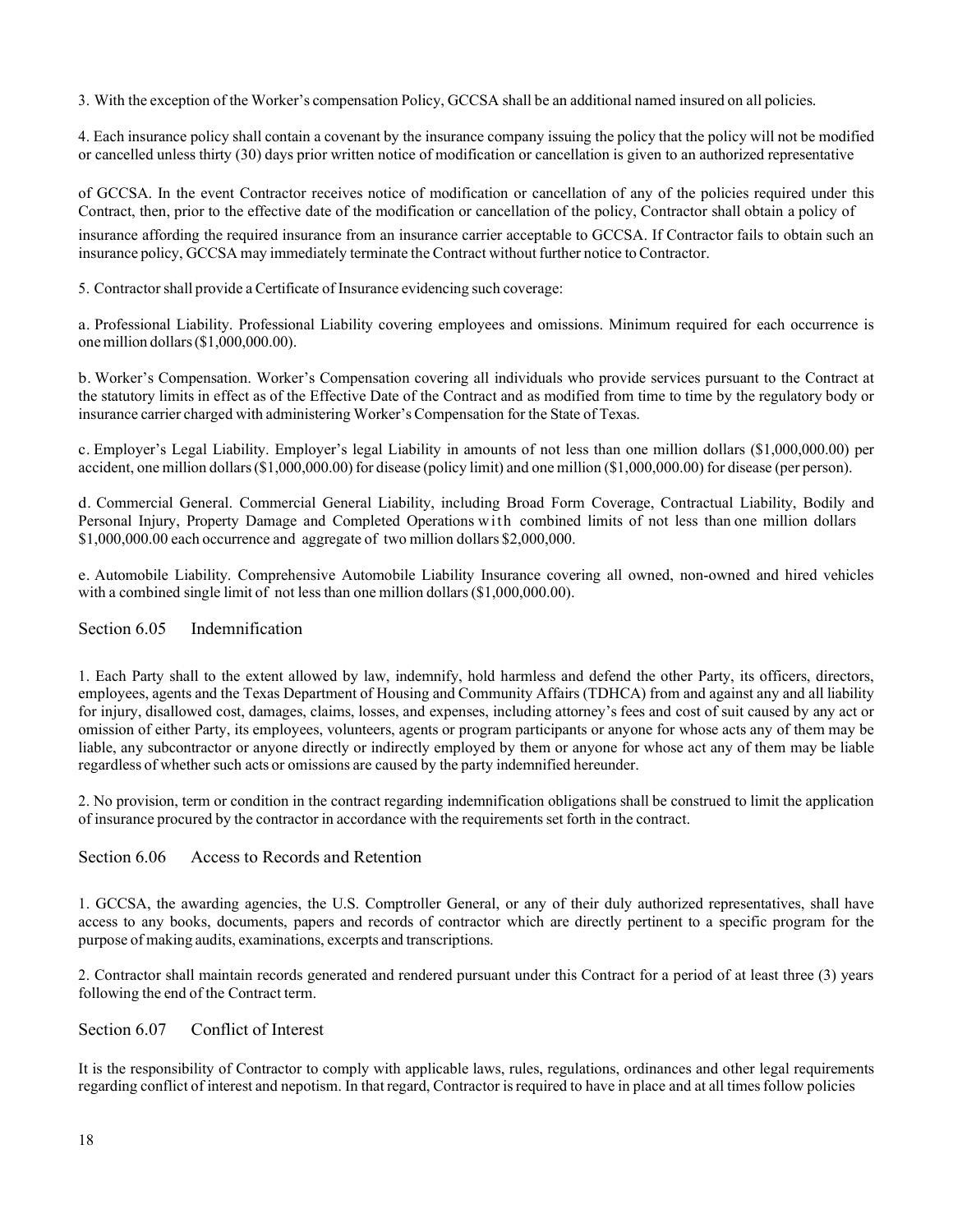to ensure such compliance to avoid prohibitive conflict of interest or the appearance thereof, in an actual or suspected conflict of interest or the appearance thereof occurs or is alleged, Contractor shall promptly identify same, review the matter with its legal counsel, and advise Agency (i) what, factually occurred, (ii) was there any violation of legal requirements or policy, and (iii) if there was a violation what will be the corrective action to address that matter and prevent any recurrences.

#### Section 6.08 Reporting of Fraud, Waste and Abuse

1. Contractor shall fully cooperate with Agency's efforts to detect, investigate, and prevent waste, fraud, and abuse. Contractor shall immediately notify Agency of any identified instances of waste, fraud, abuse or other serious deficiencies.

2. Contractor may not discriminate against any of its employees or other persons who reports a violation of the terms of this contract or of any law or regulation to Agency or to any appropriate law enforcement authority, if the report is made in good faith.

#### Section 6.09 Political Activity Prohibited

Funds provided under this contract shall not be used for influencing the outcome of any election, the passage or defeat of any legislative matter, or used directly or indirectly to hire employees or in any other way fund or support candidates for the legislative, executive or judicial branches of government.

#### Section 6.10 Contract Violations and Penalties

In the event of an established Contract violation, Agency will notify in writing of the action to be taken, based on the nature of the violation. Agency has the option of establishing a corrective action plan. The corrective action plan will be negotiated with Contractor on an individual basis, depending on the nature of the Contract violation. Further violation of the corrective action plan may be grounds for suspension or termination of the Contract.

#### Section 6.11 Termination

1. Agency reserves the right to terminate the Contract for default if Contractor breaches any of the terms therein, including warranties of Contractor or if Contractor becomes insolvent or commits acts of bankruptcy. Such right of termination is in addition to and not in lieu of any other remedies Agency may have in law or equity. Default may be construed as, but not limited to, failure to deliver the services within the proper amount of time, and/or to properly perform any and all services required to the Agency's satisfaction and/or to meet all other obligations and requirements.

2. If, for any reason, Contractor shall fail to fulfill in a timely and proper manner its obligations under the Contract, or Contractor violates any of the covenants, agreements or stipulations of this Contract, GCCSA shall thereupon have the right to terminate the Contract by giving written notice to Contractor of such termination and specifying the effective date thereof, at least thirty (30) days before the effective date of such termination. In that event, all finished and unfinished documents, data, studies, surveys, drawings, maps, models, photographs, reports or any other material prepared by the Contractor under this Contract shall, at the option of GCCSA, become its property and Contractor shall be entitled to receive just and equitable compensation for any satisfactory work completed which is usable to GCCSA.

#### Section 6.12 Debarment and Suspensions.

Contractor certifies that it is not on the non-procurement portion of the General Services Administration's "List of Parties Excluded from Federal Procurement or Non-procurement Programs" in accordance with E.O.'s 12549 and 12689, "Debarment and Suspension".

Section 6.13 Equal Employment Opportunity.

The Parties agree to comply with E.O. 11246, "Equal Employment Opportunity, "as amended by E.O. 11375, "Amending Executive Order 11246 relating to Equal Employment Opportunity," and as supplemented by regulations at 41 CFR part 60, "Office of Federal Contract Compliance, Equal Employment Opportunity, Department of Labor."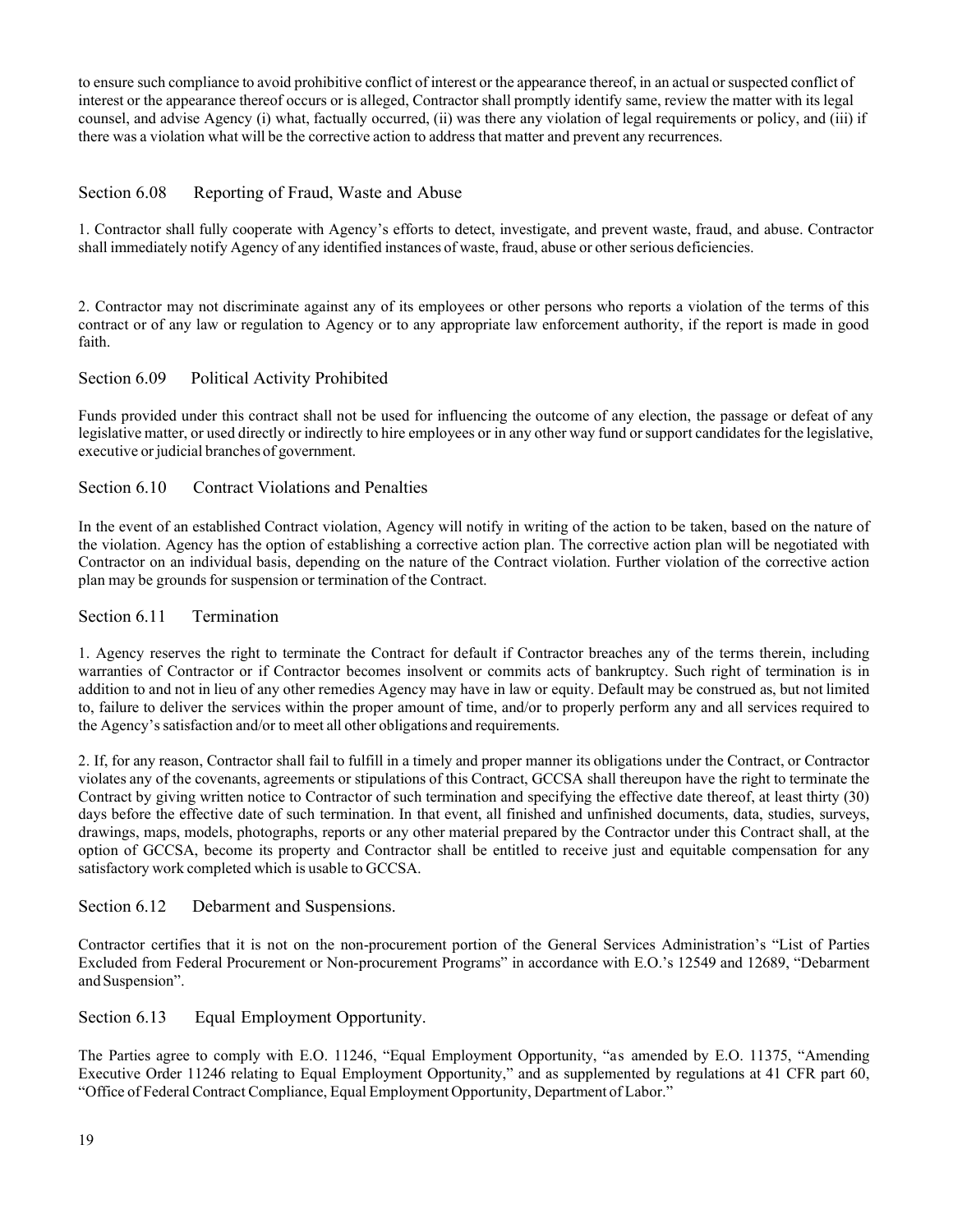Section 6.14 Byrd Anti-Lobbying Amendment.

Contractor certifies that it will not and has not used Federal appropriated funds to pay any person or organization for influencing or attempting to influence an officer or employee of any agency, a member of Congress, officer or employee of Congress, or an employee of a member ofCongressin connection with obtaining any Federal contract, grantor award covered by 31 U.S.C. 1352.

#### Section 6.15 Clean Air Act.

The Parties agree to comply with all applicable standards, orders, or regulations issued pursuant to the Clean Air Act (42 U.S.C. 7401 et seq.) and the Federal Water Pollution Control Act, as amended (33 U.S.C. 1251 et seq.), as amended. Violations shall be reported to the Federal awarding agency and the Regional Office of the Environmental Protection Agency (EPA).

#### Section 6.16 Copeland "Anti-Kickback" Act.

Contractor shall comply with the Copeland "Anti-Kickback" Act (18 U.S.C. 874), as supplemented by the Department of Labor regulations 29 CFR part 3, "Contractors and Subcontractors on Public Building or Public Work Finance in Whole or in Part by Loans or Grants from the United States." This Act provides that each contractor or subrecipient shall be prohibited from inducing, by any means, any person employed in the construction, completion or repair of public work, to give up any part of the compensation to which he or she is otherwise entitled.

#### Section 6.17 Davis Bacon Act.

All construction contracts of more than \$2,000 awarded by GCCSA and its sub-recipients shall comply with the Davis Bacon Act (40 U.S.C. 276a to a-7) and as supplemented by Department of Labor regulations (29 CFR part 5, "Labor Standards Provisions Applicable to Contracts Governing Federally Financed and Assisted Construction").

#### Section 6.18 Contract Work Hours and Safety Standards Act.

All contracts awarded by GCCSA in excess of \$2,000 for construction contracts and in excess of \$2,500 for other contracts that involve the employment of mechanics or laborers shall comply with Sections 102 and 107 of the Contract Works Hours and Safety Standards Act (40 U.S.C. 327-333), assupplemented by Department of Labor regulations(29 CFR part 5).

Section 6.19 Governing Law and Venue

1. The Parties shall comply with all applicable federal, state and local laws and regulations. This contract and the rights and obligations of the Parties hereto shall be governed by and construed solely under and in accordance with the laws of the State of Texas.

2. Any alterations, additions or deletions to the terms of the contract which are required by changes in federal law and regulations, or state statutes and regulations are automatically incorporated into the contract and shall become effective on the date designated by such law or regulation.

3. The Parties agree that venue for any judicial proceeding under this Contract shall be in the State of Texas and that exclusive venue shall be in Harris County, Texas. If a judicial proceeding is brought in the United States District Court then said lawsuit shall be brought exclusively in the United States District Court for the Southern District of Texas, Houston Division.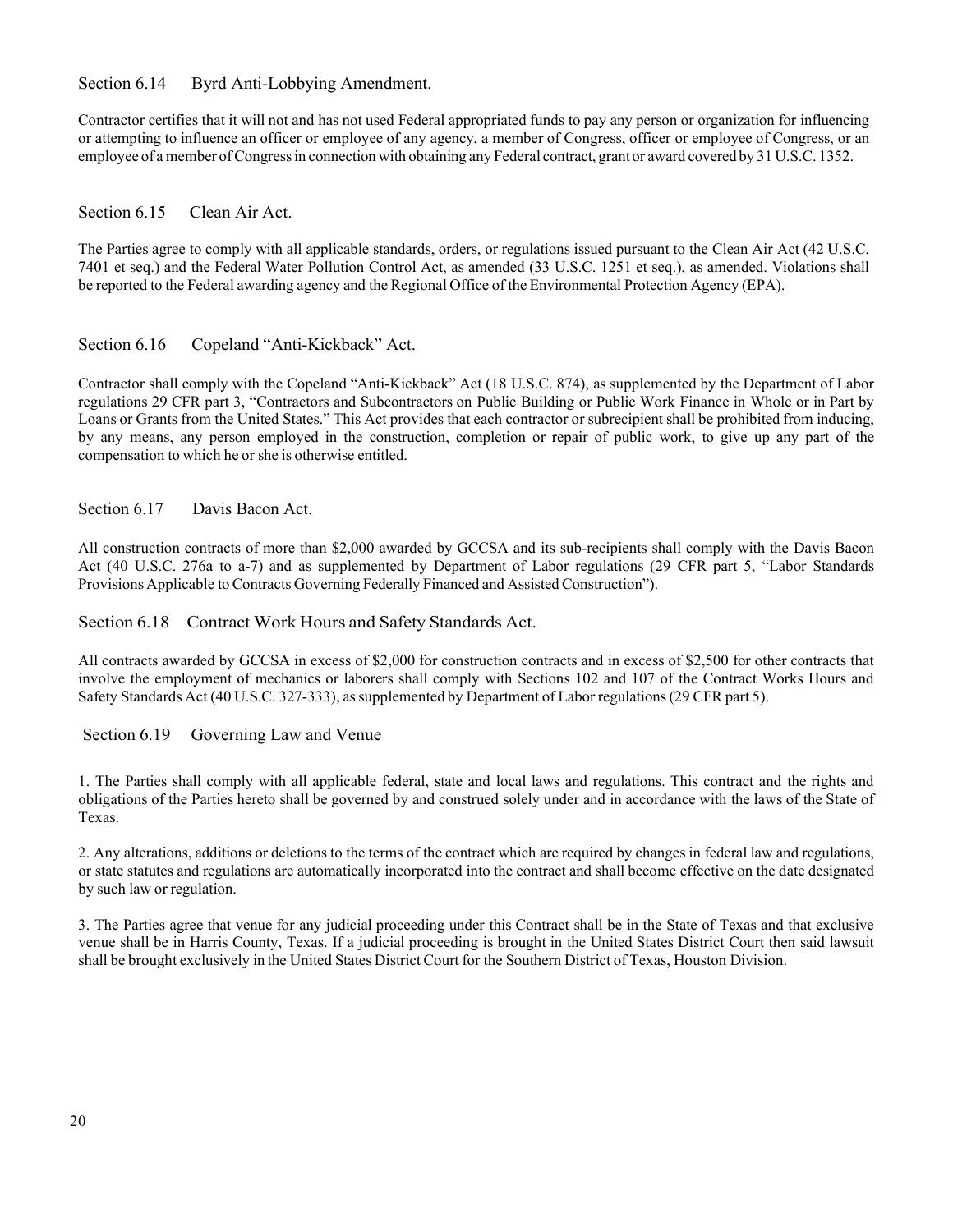## FORM I

# PROPOSAL COVER STATEMENT

| PHONE NUMBER<br>E-MAIL ADDRESS                                                           |
|------------------------------------------------------------------------------------------|
|                                                                                          |
| COMPANY STATUS: (Please circle) CORPORATION PARTNERSHIP INDIVIDUAL                       |
|                                                                                          |
| PROPOSAL SERVICES: 2020 RFP for Modular Classroom Buildings REVISED & REPOSTED June 2022 |
| COMPANY'S PRIOR YEAR NET OPERATING BUDGET: \$                                            |
| BID PRICE: \$                                                                            |

It is agreed by the undersigned Supplier that the signed delivery of this Proposal represents the Supplier's acceptance of the terms and conditions of this Request for Proposal including all specifications and special provisions. Signature of the authorized representative MUST be of an individual who legally may enter his/her organization into a formal Contract with GCCSA.

Failure to sign this Proposal Cover Statement, or signing it with a false statement, shall void the submitted Proposal or any resulting Contracts, and the Supplier shall be removed from all Proposal lists.

By the signature below, the signatory for the Supplier certifies that neither he/she, the firm, corporation, partnership, nor institution represented by the signatory or anyone acting for such firm, corporation, partnership or institution has violated the antitrust laws of this State, codified at Section 15.01, et seq., Texas Business and Commerce Code, or the Federal antitrust laws, nor communicated directly or indirectly the Proposal made to any competitor or any other person engaged in the same line of business, nor has the signatory or anyone acting for the firm, corporation, partnership or institution submitting a Proposal committed any other act of collusion related to the development and submission of the Proposal.

By signing this offer, Supplier certifies that if a Texas address is shown as the address of the Supplier, Supplier qualifies as a Texas Resident Bidder as defined in Rule 1 TAC 113.8.

Please mark one of the "Yes" or "No" responses below by circling the correct response.

| <b>COMPANY</b>          | Women           | Yes | No | Minority        | Yes | No | Historically    | Yes | No |
|-------------------------|-----------------|-----|----|-----------------|-----|----|-----------------|-----|----|
| <b>CLASSIFICATIONS:</b> | <b>Business</b> |     |    | <b>Business</b> |     |    | Underutilized   |     |    |
| CERT.                   | Enterprise      |     |    | Enterprise      |     |    | <b>Business</b> |     |    |
| NO.                     | (WBE)           |     |    | 'MBE)           |     |    | (HUB)           |     |    |

[The above table is for information and statistical use only.]

This form must accompany the proposal package when submitted.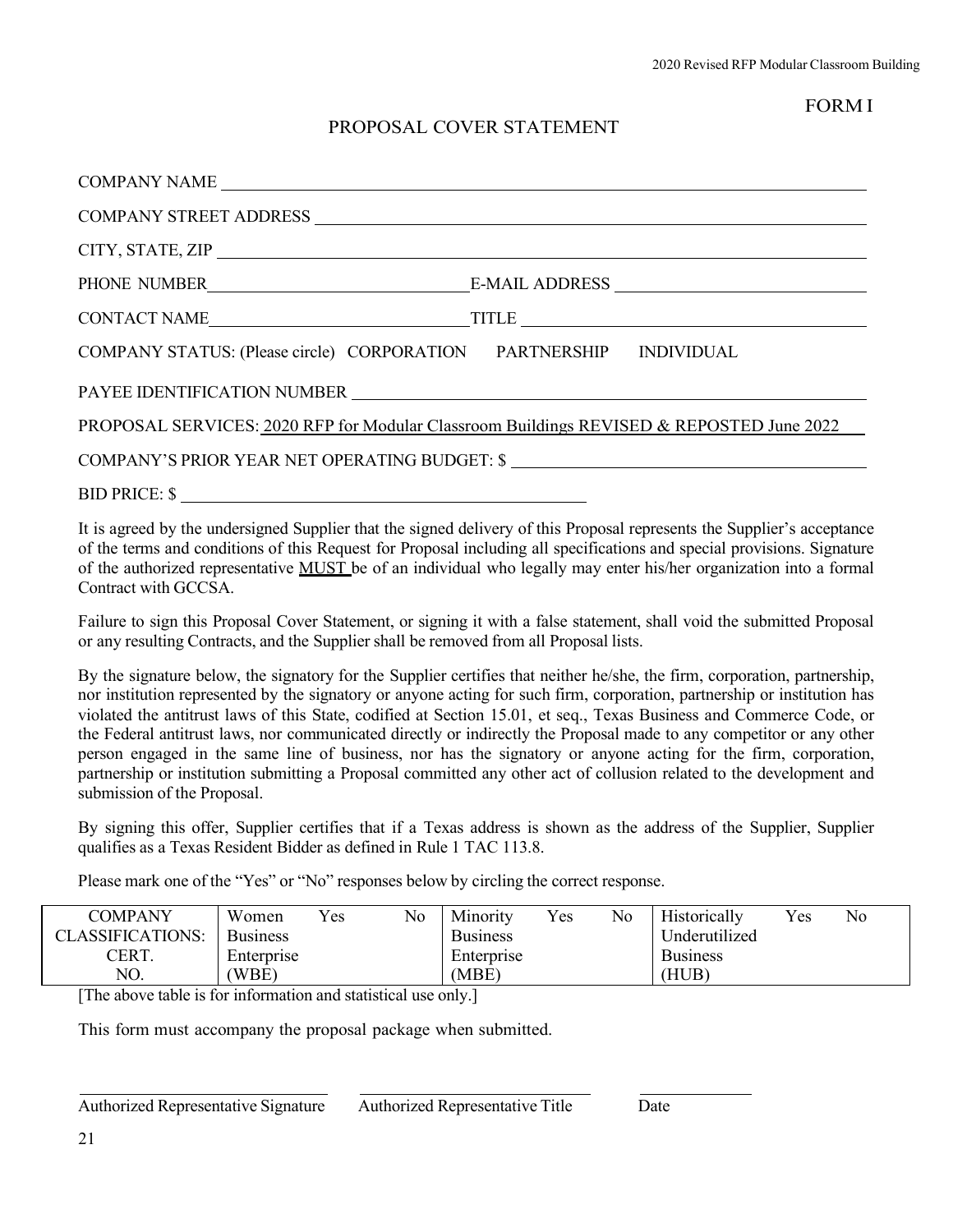FORMII

# DISCLOSURE OF POTENTIAL CONFLICT OF INTEREST

If any of the following have a financial or other substantive interest\*\* with Gulf Coast Community Services Association a detailed explanation of the relationship or benefit must be submitted with your Proposal:

- □ yourself
- □ immediate family\*.
- □ your partner; or
- □ any organization in which any of the aforementioned have a material financial or other substantive interest.

Detailed explanation (if required):

I certify that I have provided full disclosure of all relationships that may create a conflict of interest with Gulf Coast Community Services Association.

|                                           | Name of Organization               |
|-------------------------------------------|------------------------------------|
| Signature of Authorized Representative    | Title of Authorized Representative |
| Printed Name of Authorized Representative | Date                               |

- \* Immediate Family is defined as any person related within the second degree of affinity (marriage) or within their degree of consanguinity (blood) to the party involved. The prohibited relationships are summarized below:
	- □ First degree of affinity = husband, wife, spouse's father or mother,son's wife, daughter's husband
	- □ Second degree of affinity spouse's grandfather or grandmother, spouse's brother or sister
	- $\Box$  First degree of consanguinity = father, mother, son, daughter
	- □ Second degree of consanguinity = grandfather, grandmother, brother, sister, grandson, granddaughter
	- □ Third degree of consanguinity = great grandfather, great grandmother, uncle, aunt, brother or sister's son or daughter, great grandson, great granddaughter
- \*\* Substantive Interest is defined as any interest of a substantial nature, whether or not financial in nature, including membership on an organization's governing board, acting as the agent for an organization, or employed as an officer of an organization.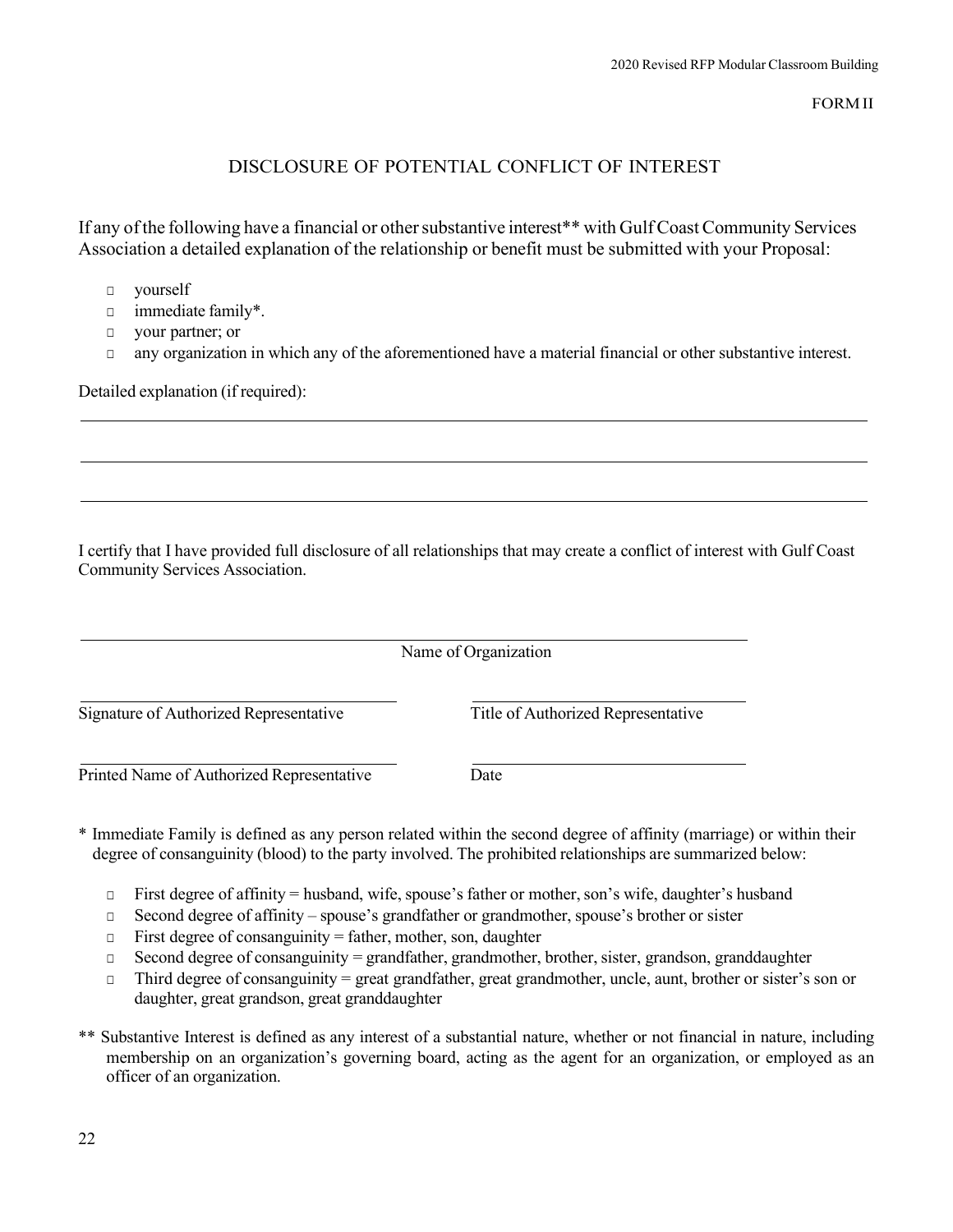FORM III

# CERTIFICATION REGARDING A DRUG-FREE WORKPLACE

This certification is required by the Federal Regulations Implementing Sections 5151-5160 of the Drug-Free Workplace Act, 41 USC 701, for the Department of Agriculture (7 CFR Part 3017), Department of Labor (29 CFR Part 98), Department of Education (34 CFR Parts 85, 668, and 682), Department of Health and Human Services (45 CFR Part 76).

The undersigned Supplier certifies that it will provide a drug-free workplace by:

- 1. Publishing a policy statement notifying employees that the unlawful manufacturing, distribution, dispensing, possession or use of a controlled substance is prohibited in the workplace and any associated consequences of non-compliance.
- 2. Establishing an on-going drug-fee awareness program to inform employees of the dangers of drug abuse in the workplace, the Supplier's policy of maintaining a drug-free workplace, the availability of counseling rehabilitation, and employee assistance programs.
- 3. Providing each employee with a written copy of the Supplier's Drug-Free policy.
- 4. Notifying the employees in the Supplier's Policy statement that as a condition of employment under the Contract employee shall notify the Supplier in writing within five (5) business days after a conviction for a violation by the employee of a criminal drug abuse statute in the workplace.
- 5. Notifying GCCSA within ten (10) business days of the Supplier's receipt of notice of the conviction of an employee; and,
- 6. Taking appropriate personnel action against an employee convicted of violating a criminal drug statute as set forth in the Supplier's drug-free workplace policy.

Name of Organization

Signature of Authorized Representative Title of Authorized Representative

Printed Name of Authorized Representative Date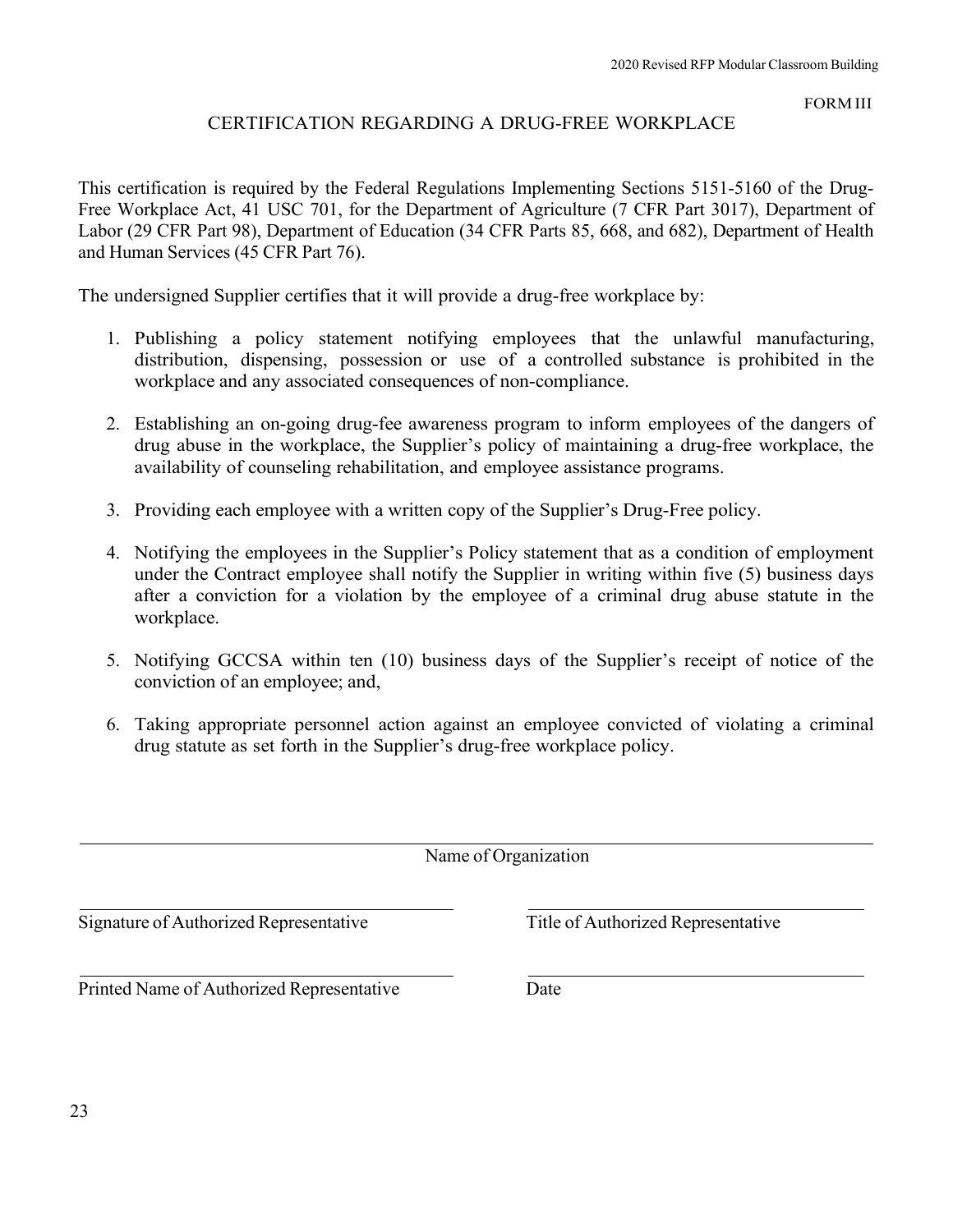FORM IV

# NOTICE OF INTENT TO BID

#### Name of RFP: 2020 Modular Classroom Building Purchase: REVISED & REPOSTED JUNE 2022

# Dear Prospective Supplier:

Please return this form via fax (866-393-0753) or email (procurement@gccsa.org) to the Procurement Coordinator.

| Company Name           |          | <b>Contact Name</b>           |          |  |
|------------------------|----------|-------------------------------|----------|--|
| <b>Mailing Address</b> |          | Street Address (if different) |          |  |
| City/State             | Zip Code | City/State                    | Zip Code |  |
| <b>Phone Number</b>    |          | Fax Number                    |          |  |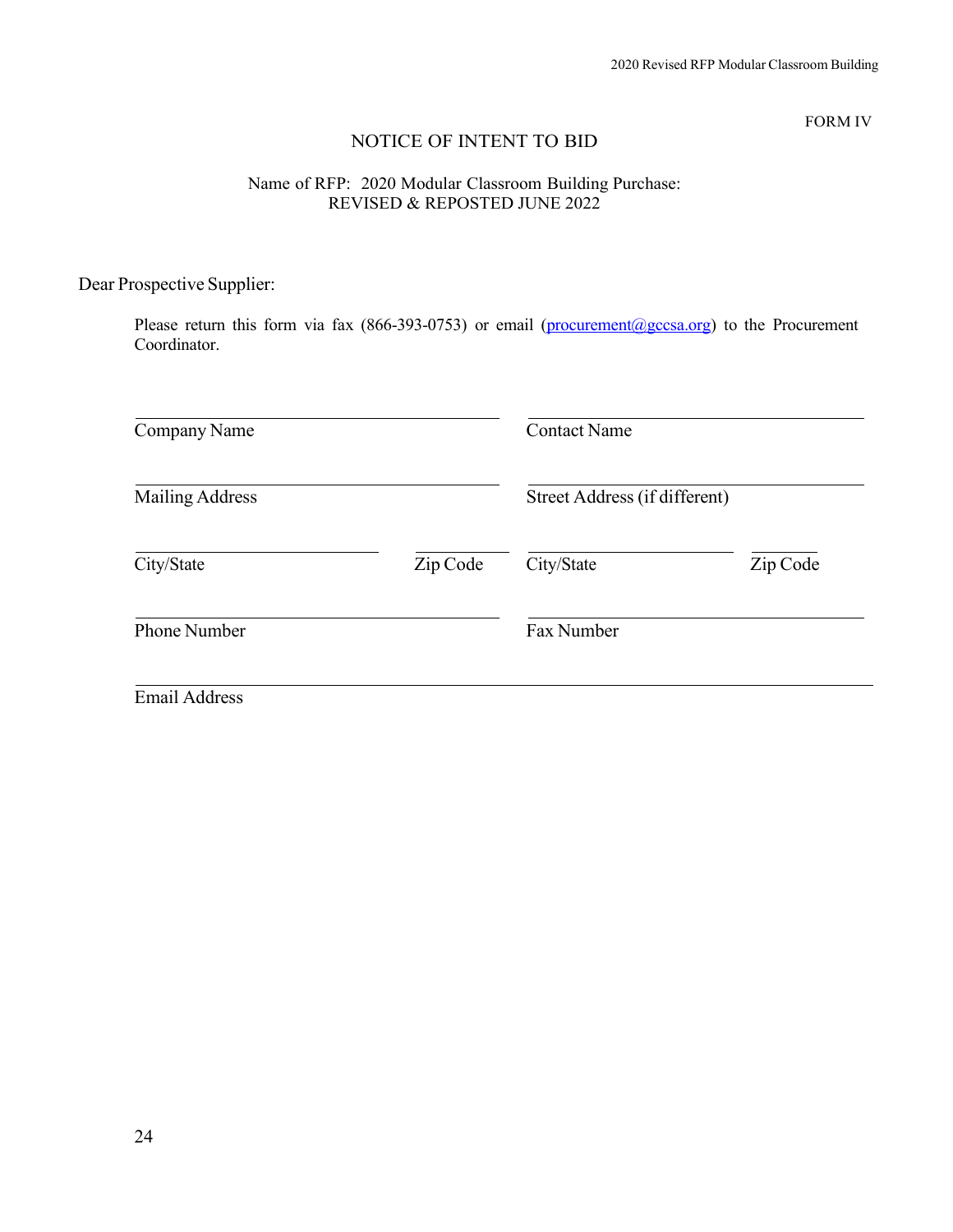FORM V

# ASSUMED EXPENSES AND NO CLAIM ACKNOWLEDGEMENT

By participation in the bid process, bidder assumes all expenses incurred. If not selected, bidder shall have no claim against GCCSA, its officers, board members, employees, and agents as a result in this bid process.

| Title: |
|--------|
| Date:  |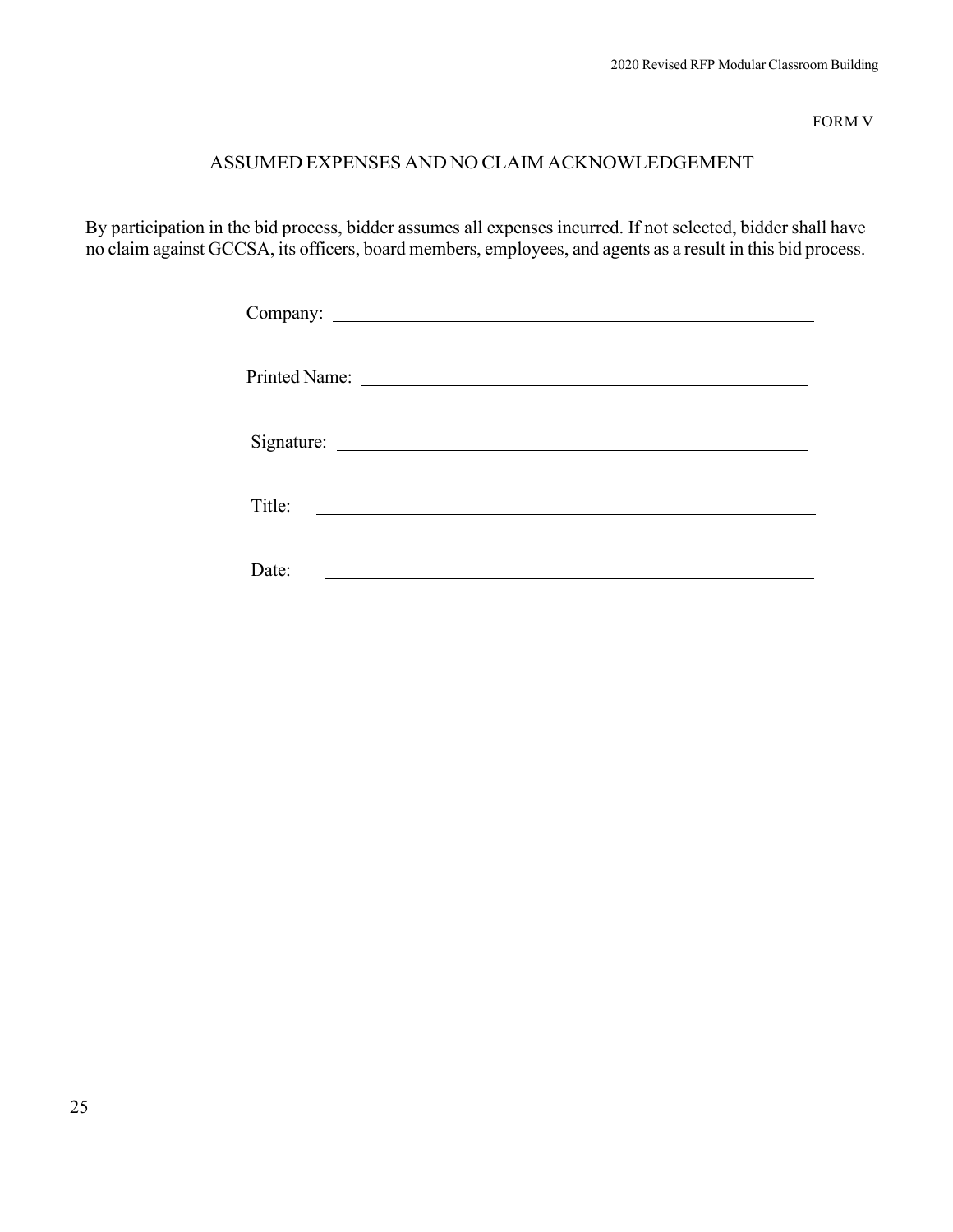#### FORM VI

# CERTIFICATION AND DISCLOSURE

#### Certification and Disclosure Statement

A person or entity entering into a contract with GCCSA is required by Texas Law to disclose, in advance of the contract award, if the person or an owner or operator of the business has been convicted of a felony. The disclosure should include a general description of the conduct resulting in the conviction of a felony as provided in section 44.034 of the Texas Education Code. The requested information is being collected in accordance with applicable law. This requirement does not apply to publicly held corporations.

| If an individual                                                     |           |
|----------------------------------------------------------------------|-----------|
| Have you been convicted of a felony?                                 | YES or No |
| <b>OR</b>                                                            |           |
| If a business entity                                                 |           |
| Has any owner of your business entity been convicted of a felony?    | YES or NO |
|                                                                      |           |
| Has any operator of your business entity been convicted of a felony? | YES or NO |

If you answered yes to any of the above questions, please provide a general description of the conduct resulting in the conviction of the felony, including the Case Number, the applicable dates, the State and County where the conviction occurred, and the sentence.

| Date:  | <u> 1989 - John Stein, mars and de Branch and de Branch and de Branch and de Branch and de Branch and de Branch an</u> |  |
|--------|------------------------------------------------------------------------------------------------------------------------|--|
| Name:  | <u> Alexandria de la contexta de la contexta de la contexta de la contexta de la contexta de la contexta de la c</u>   |  |
| Title: | <u> 1980 - Andrea Station Barbara, amerikan personal (h. 1980).</u>                                                    |  |
|        |                                                                                                                        |  |
|        |                                                                                                                        |  |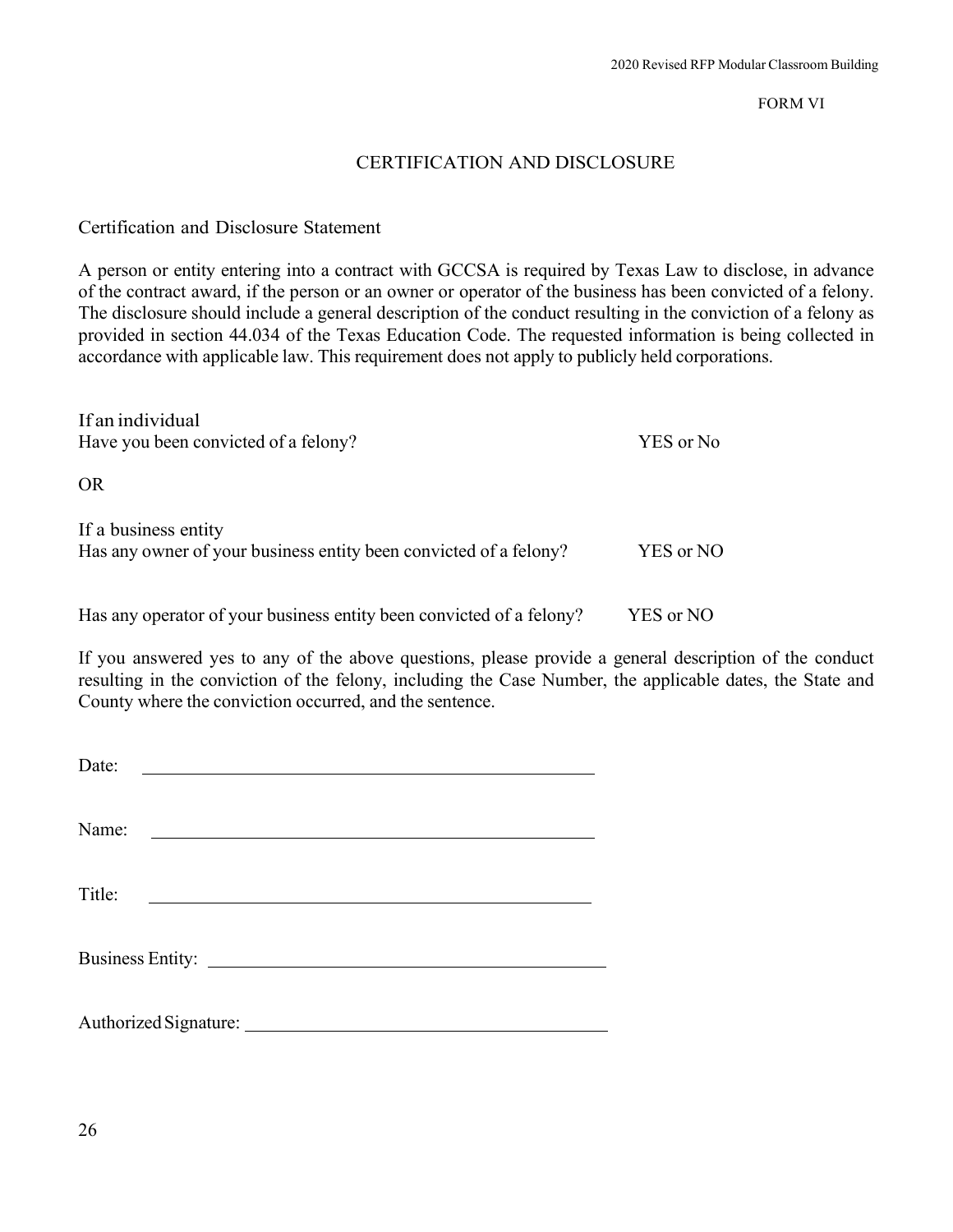#### **CERTIFICATION** REGARDING DEBARMENT, SUSPENSION, INELIGIBILITY AND VOLUNTARY EXCLUSION FOR COVERED CONTRACTS

| Name of Business (Contractor) | Vendor ID No. or Social Security<br>No. |
|-------------------------------|-----------------------------------------|
|                               |                                         |

(1) The prospective contractor certifies to the best of its knowledge and belief that it and its principals:

(a) Are not presently debarred, suspended, proposed for disbarment, declared ineligible, or voluntarily excluded from covered transactions by any Federal department or agency.

(b) Have not within a three-year period preceding this application been convicted of or had a civil judgment rendered against them for commission of fraud or a criminal offense in connection with obtaining, attempting to obtain, or performing a public (Federal, State, or local) transaction or contract under a public transaction; violation of Federal or State antitrust statutes or commission of embezzlement, theft, forgery, bribery, falsification or destruction of records, making false statements, or receiving stolen property;

(c) Are not presently indicted for or otherwise criminally or civilly charged by a governmental entity (Federal, State, or local) with commission of any of the offenses enumerated in paragraph (1)(b) of this certification; and

(d) Have not within a three-year period preceding this application had one or more public transactions (Federal, State, or local) terminated for cause or default.

(2) Where the prospective contractor is unable to certify to any of the statements in this certification, such prospective contractor shall attach an explanation to this proposal.

Signature of Contractor Representative Date

Printed/Typed Name of Printed/Typed Title of ContractorRepresentative ContractorRepresentative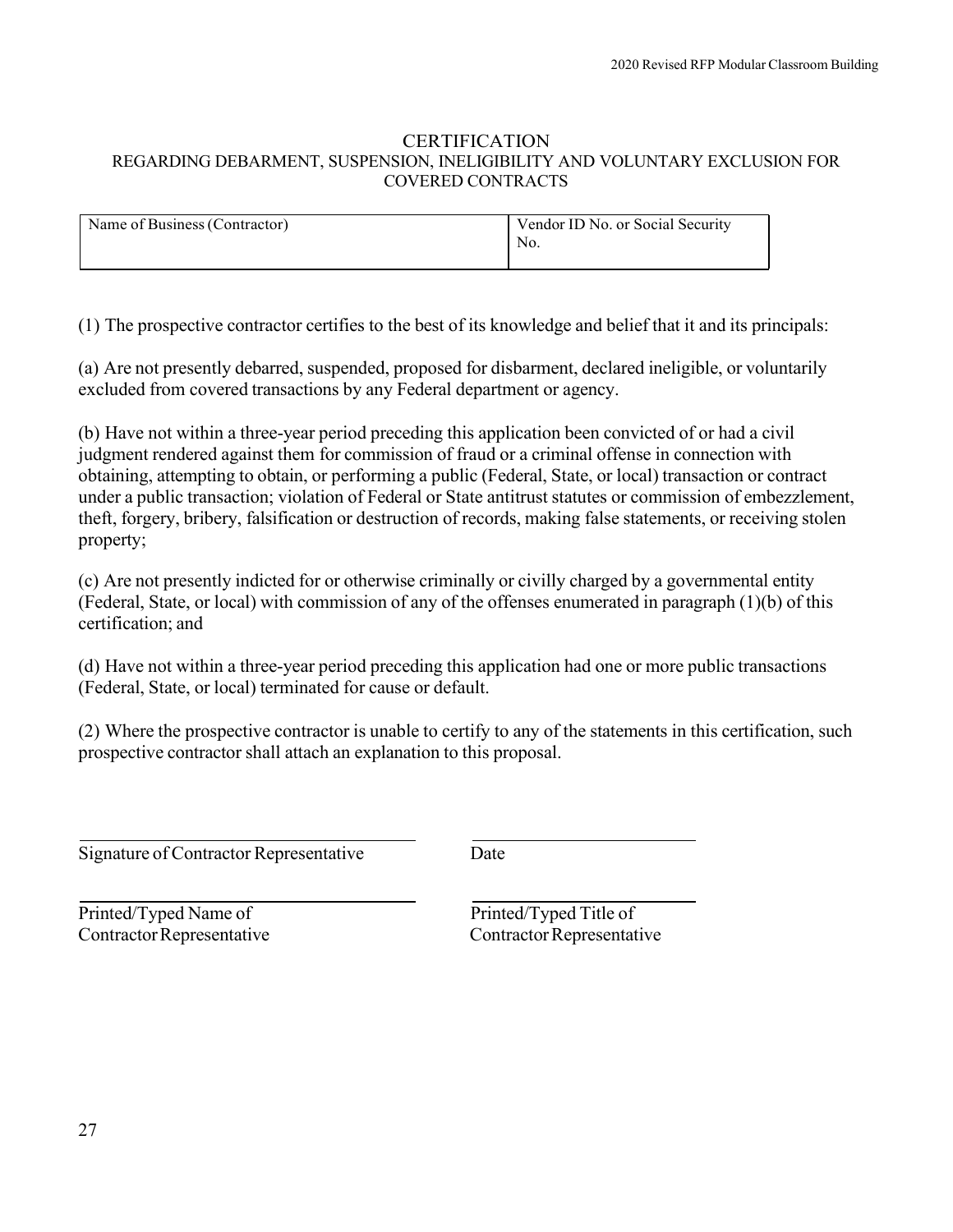FOR1008

# CERTIFICATION REGARDING FEDERAL LOBBYING

(Certification for Contracts, Grants, Loans, and Cooperative Agreements)

Federal legislation generally prohibits entities from using federally appropriated funds to lobby the executive or legislative branches of the Federal government. Lobbying with respect to certain grants, contracts, cooperative agreements, and loans is governed by relevant statutes, including among others, the provisions of 31 U.S.C. 1352, as well as common rule, "New Restrictions on Lobbying" published at 55 Federal Register (FR) 6736 (February 26, 1990), including definitions, and the Office of Management and Budget "Government wide Guidance on New Restrictions on Lobbying" and notices published at 54 FR 52306 (December 20, 1989), 55 FR 24540 (June 15, 1990), 57 FR 1772 (January 15, 1992), and 61 FR 1412 (January 19, 1996).

Contracting entities or sponsored sites that contract for goods or services using Federal funds must obtain this certification for any award exceeding \$100,000 and if necessary must obtain the Standard Form-LLL, "Disclosure Form to Report Lobbying."

## **CERTIFICATION**

The undersigned certifies, to the best of his or her knowledge and belief, that:

- 1) No Federal appropriated funds have been paid or will be paid, by or on behalf of the undersigned, to any person for influencing or attempting to influence an officer or employee of an agency, a Member of Congress, an officer or employee of Congress, or an employee of a Member of Congress in connection with the awarding of any Federal contract, the making of any Federal grant, the making of any Federal loan, the entering into of any cooperative agreement, and the extension, continuation, renewal, amendment, or modification of any Federal contract, grant, loan, or cooperative agreement.
- 2) If any funds other than federally appropriated funds have been paid or will be paid to any person for influencing or attempting to influence an officer or employee of any agency, a Member of Congress, an officer or employee of Congress, or an employee of a Member of Congress in connection with this Federal contract, grant, loan, or cooperative agreement, the undersigned shall complete and submit Standard Form-LLL, "Disclosure Form to Report Lobbying", in accordance with itsinstructions.
- 3) The undersigned shall require that the language of this certification be included in the award documents for all covered subawards at all tiers (including subcontracts, subgrants, and contracts under grants, loans, and cooperative agreements) and that all subrecipients shall certify and disclose accordingly.

Name of Organization submitting certification

Name of Organization Representative Title

Signature of Organization Representative Date Date Date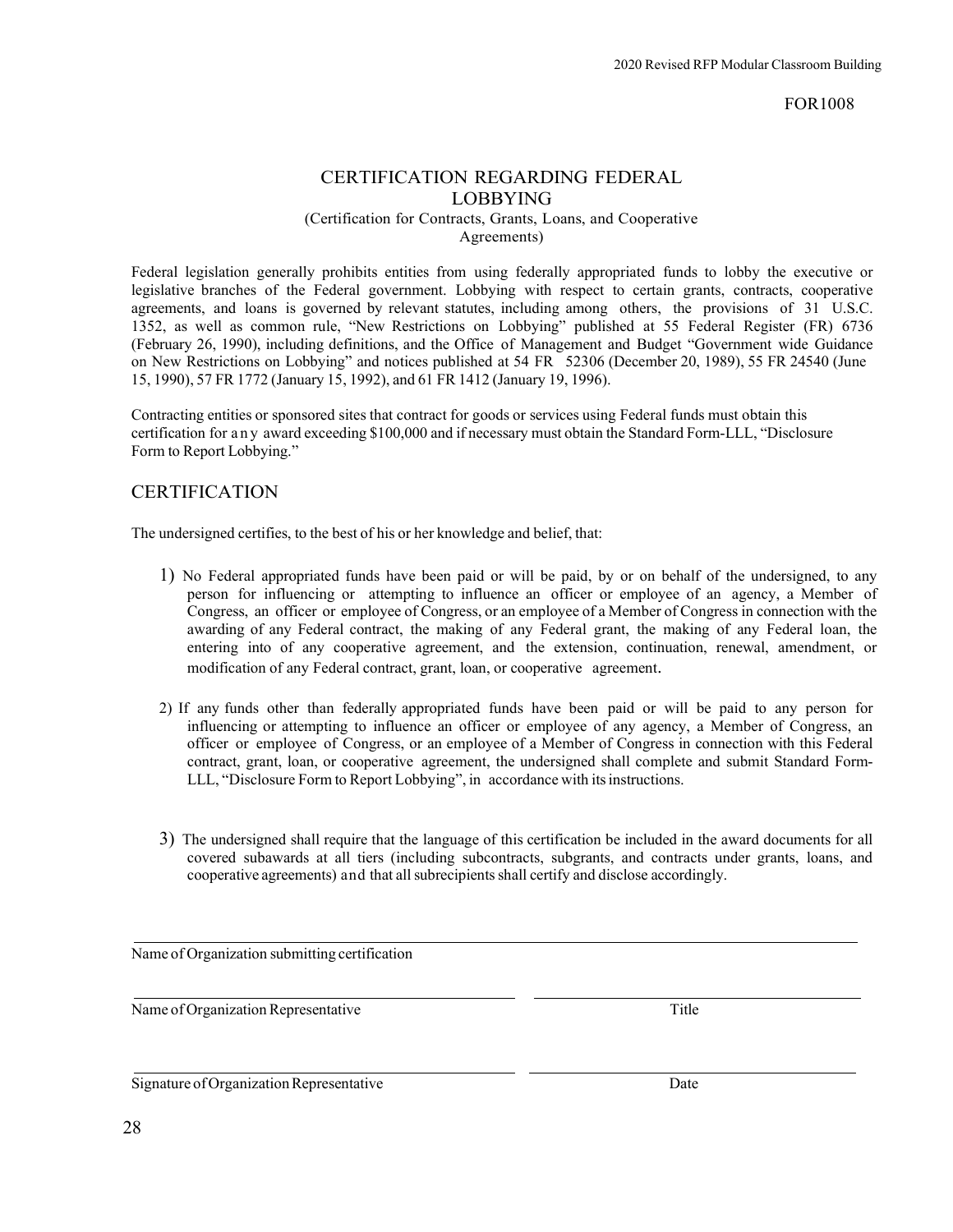FORM IX

# **REFERENCES**

List below references with which the Bidder has provided similar services during the past three (3) years.

| FIRM NAME: NAME:                                                                                                                                                                                                               |
|--------------------------------------------------------------------------------------------------------------------------------------------------------------------------------------------------------------------------------|
|                                                                                                                                                                                                                                |
|                                                                                                                                                                                                                                |
|                                                                                                                                                                                                                                |
| DATE OF CONTRACT:___________________________________through ____________________                                                                                                                                               |
|                                                                                                                                                                                                                                |
| FIRM NAME: THE RESERVE TO A RESERVE THE RESERVE TO A REPORT OF THE RESERVE TO A REPORT OF THE RESERVE TO A REPORT OF THE RESERVE TO A REPORT OF THE RESERVE TO A REPORT OF THE REPORT OF THE RESERVE TO A REPORT OF THE RESERV |
|                                                                                                                                                                                                                                |
|                                                                                                                                                                                                                                |
|                                                                                                                                                                                                                                |
|                                                                                                                                                                                                                                |
|                                                                                                                                                                                                                                |
|                                                                                                                                                                                                                                |
| FIRM NAME:                                                                                                                                                                                                                     |
|                                                                                                                                                                                                                                |
| PHONE NUMBER: NORTH CONSTRUCTION CONTROL CONTROL CONTROL CONTROL CONTROL CONTROL CONTROL CONTROL CONTROL CONTROL CONTROL CONTROL CONTROL CONTROL CONTROL CONTROL CONTROL CONTROL CONTROL CONTROL CONTROL CONTROL CONTROL CONTR |
| CONTACT PERSON: NAME OF STRAIGHT AND THE SERVICE OF STRAIGHT AND THE STRAIGHT OF STRAIGHT AND THE STRAIGHT OF STRAIGHT AND THE STRAIGHT OF STRAIGHT AND THE STRAIGHT OF STRAIGHT AND THE STRAIGHT OF STRAIGHT AND THE STRAIGHT |
|                                                                                                                                                                                                                                |

29